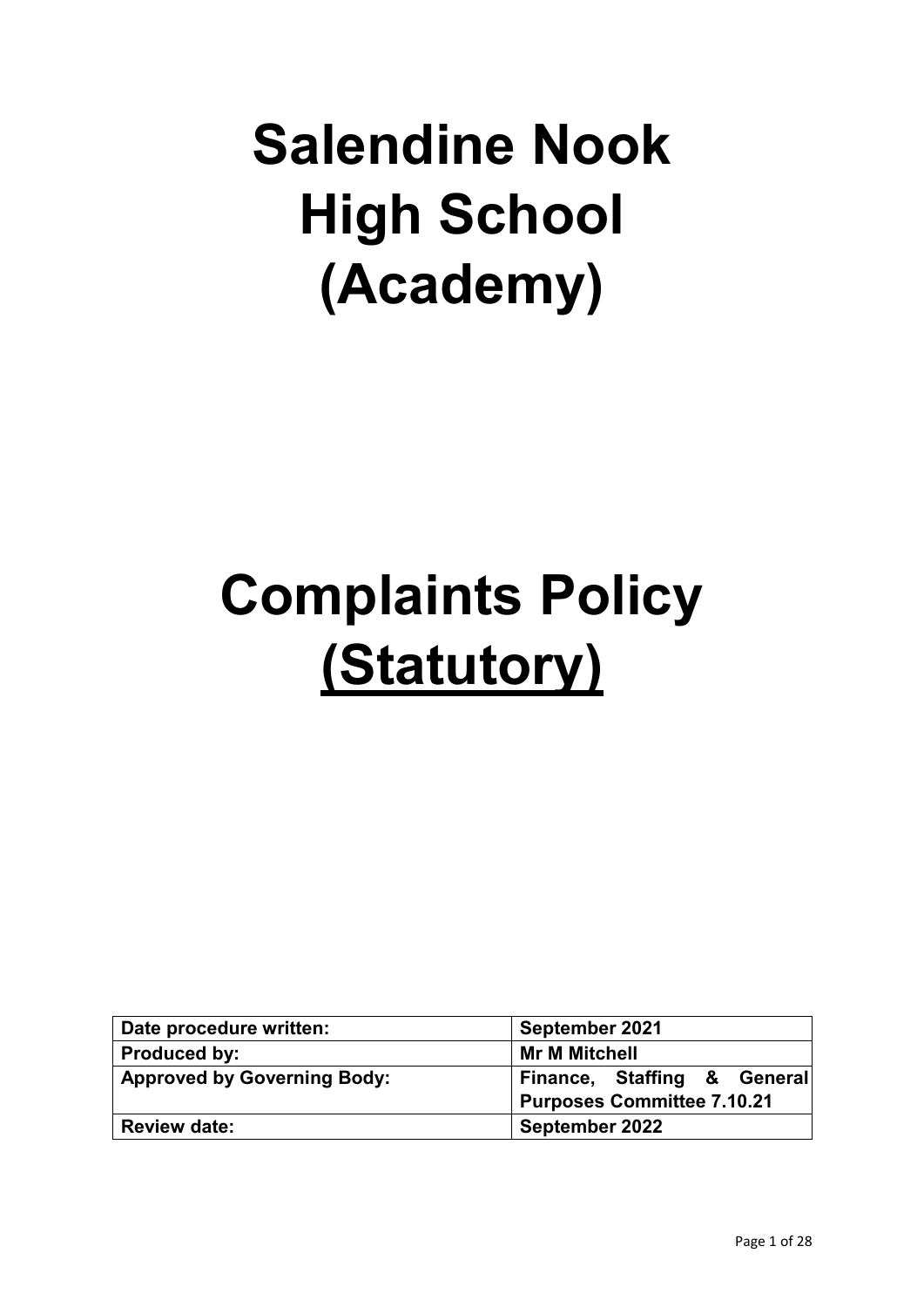#### **Introduction**

In line with our Mission Statement, Salendine Nook High School (Academy) is an inclusive community school, which places great emphasis on relationships and wellbeing. We provide a first-class education to our students, so that all can achieve their potential. We do so in an open and transparent environment and welcome any feedback that we receive from parents, students and third parties, we also accept that not all feedback will be positive. Where concerns are raised the school intends for them to be dealt with:

- fairly
- openly
- promptly
- without prejudice

In order to do so, the Governing Body of Salendine Nook High School (Academy) has approved this policy which explains what you should do if you wish to make a complaint about the school. The policy is reviewed every two years to ensure it is accurate and fit for purpose. This policy will be shared with all members of staff and Governors, who can be available to assist you if required. It has been drawn up combining best practice advice from the Department for Education (DfE), the National Governors' Association (NGA) and Kirklees Council.

The policy is divided into three parts, Principles of the Procedure, Formal Stages of the Complaints Procedure and Annex of Documents Relating to the Procedure. **As relevant information is in all three parts, please read the full document before raising a concern or making a complaint.** 

# **Part 1 Principles of the Procedure**

#### **Relevant Legislation and Guidance**

- the Human Rights Act 1998
- the Equality Act 2010
- the Freedom of Information Act 2000
- the Data Protection Act (DPA) 2018
- the General Data Protection Regulations (GDPR)
- the Education Act 2002

#### **Decision Making**

All decisions made will be mindful of The 7 Nolan Principles of Public Life and will be:

- lawful
- reasonable
- fair
- proportionate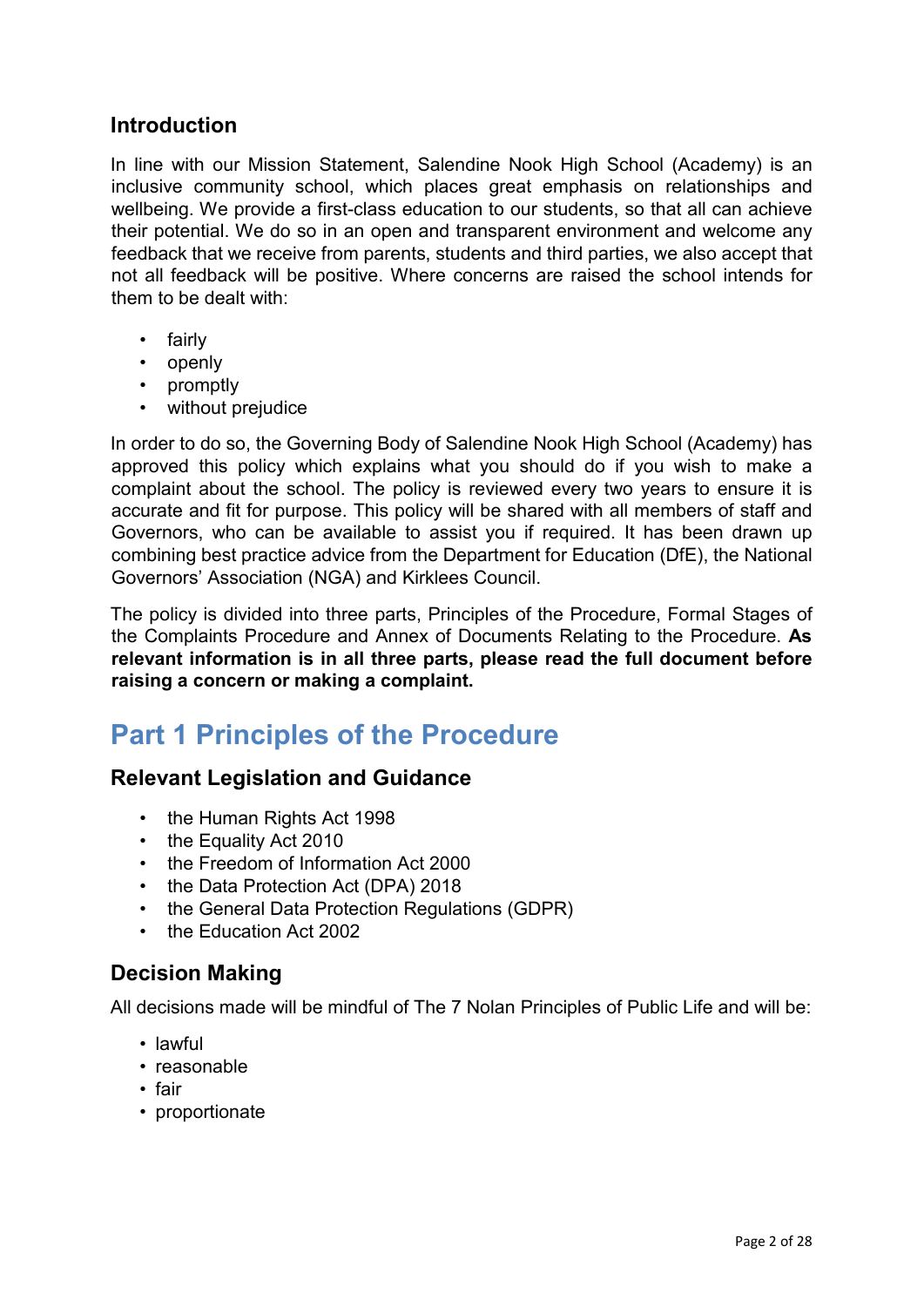# **Complaints Outside of this Policy**

Complaints about staff conduct will not generally be handled under this complaint's procedure. Complainants will be advised that any staff conduct complaints will be considered under staff disciplinary procedures, if appropriate, but outcomes will not be shared with them. Other matters fall outside this policy and a full list can be found in Part 3 Annexe Document 1

#### **Timeliness**

In fairness to all parties involved, complaints need to be considered and resolved as quickly as possible. In order to do so time limits are applied in this policy however the school reserves the right to extend them should circumstances or length of the investigation require this to be done. If time limits are extended or are likely to be, this will be communicated to the complainant at the earliest opportunity.

## **Legal Representation**

At no stage are complaints a form of legal proceedings and neither the school nor the complainant should bring legal representation into any stage of the procedure. The aim is reconciliation, to put things right that may have gone wrong and to prevent reoccurrence. We do however recognise that there may be occasions where legal representation may be appropriate, for example, if a school employee is a witness in a complaint they may be entitled to union or legal representation.

If a complainant commences legal action against the school in relation to their complaint consideration will be given as to whether to suspend the complaints procedure until the legal proceedings have concluded.

# **The Difference Between a Concern and a Complaint**

A concern may be defined as '*an expression of worry or doubt over an issue considered to be important for which reassurances are sought'*.

A complaint may be defined as '*an expression of dissatisfaction about actions taken or a lack of action*'.

It is in the interest of everyone involved that concerns and complaints are resolved at the earliest possible stage. Many issues can be resolved informally (concerns), without the need to use the formal stages of this policy. We take concerns seriously and will make every effort to resolve the matter as quickly as possible.

If a complainant has any difficulty discussing a concern with a particular member of staff, we will respect their views. In these cases, the teacher, Head of Department or member of the Senior Leadership Team will refer the complainant to another staff member. Similarly, if the member of staff directly involved feels unable to deal with a concern, we will refer the complainant to another staff member. The member of staff may be more senior but does not have to be. The ability to consider the concern objectively and impartially is more important.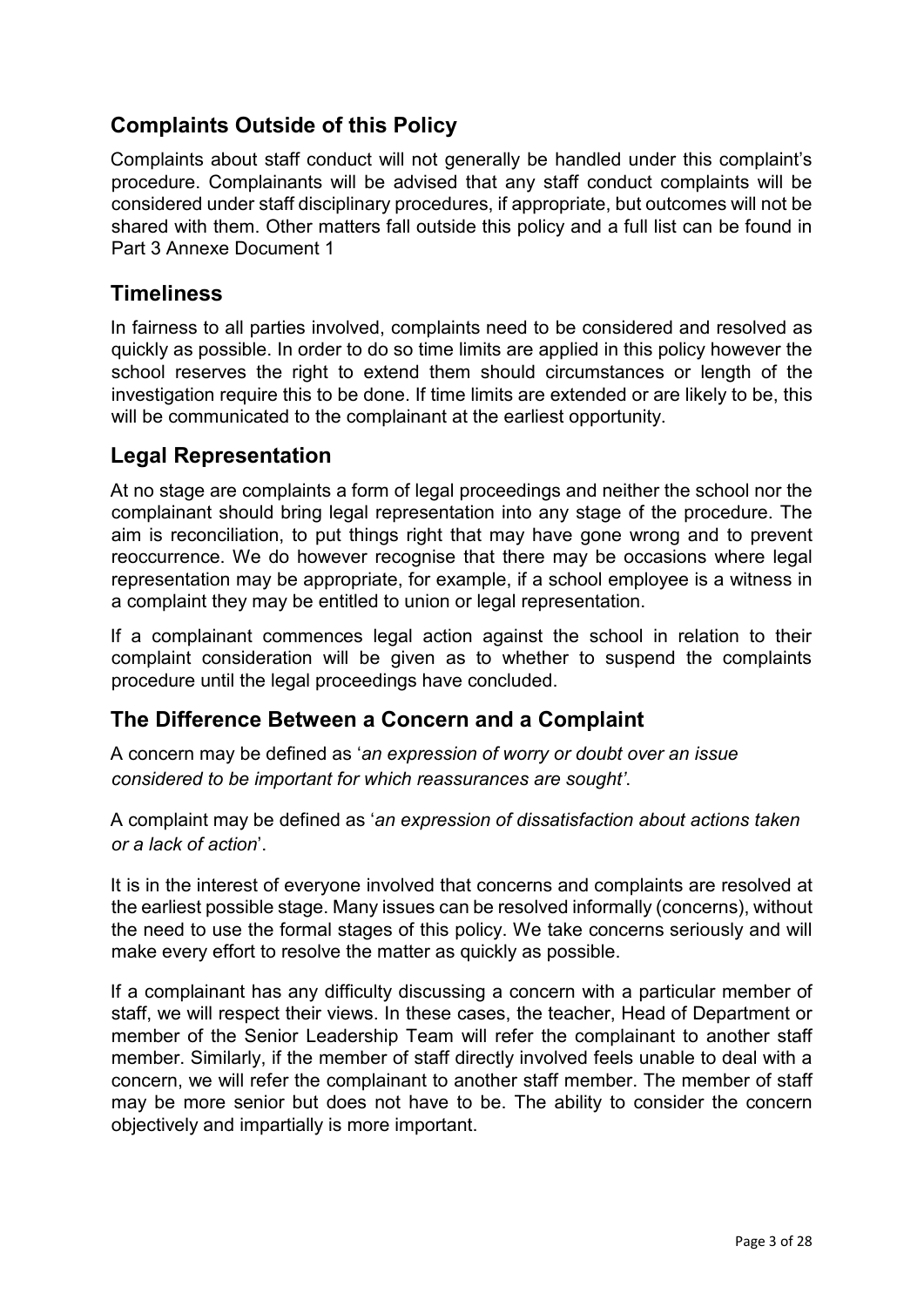We understand however, that there are occasions when people would like to raise their concerns formally as a complaint. In this case, we will attempt to resolve the issue internally, through the stages outlined within this complaints policy.

## **Publications to Assist Complainants**

There are a number of publications that may help complainants with raising their concern or complaint with the school. Below are three that may be particularly helpful;

- Kirklees Council have issued a document entitled, *Dealing with Concerns and Complaints About Schools. A practical toolkit for Head Teachers and Governors*
- the DfE have published an online article titled Best Practice Guidance for School Complaints Procedures 2019
- the Education Funding Agency (EFA) have published a document entitled, Procedure for Dealing with Complaints about Academies

These three documents are freely available online, however should a complainant have difficulty finding or obtaining them, the school will provide them.

## **Timescales for Making a Complaint**

In order for us to deal with a complaint as effectively as possible, notification of a complaint should be made to school as soon as possible after the issue that led to the complaint has occurred and after all informal attempts to find a resolution have proved unsuccessful. Complaints submitted more than 3 months after the issue that led to the complaint occurred will not be considered under this policy unless there are exceptional circumstances. These may include (but are not limited to) subsequent information about the complaint coming to light and a valid explanation of why it was not possible to give notification of the complaint sooner. In such cases the Principal or Chair of Governors, as appropriate, will review the circumstances and if necessary seek advice and determine whether the complaint should be considered under this policy.

We will consider complaints made outside of term time to have been received on the first school day after the holiday period.

#### **Who Can Make a Complaint?**

This complaint policy is not limited to parents or carers of children that are registered at the school. Any person, including members of the public, may make a complaint to school about any provision of facilities or services that we provide. Unless complaints are dealt with under separate statutory procedures, we will use this Complaints Policy. (See Part 3 Annexe Document 1 for details of complaints that fall outside this policy.) We will not normally investigate anonymous complaints. However, the Principal or Chair of Governors will determine whether the complaint warrants an investigation.

# **Raising a Concern/Complaint**

In the first instance, concerns should be raised with either the class teacher or Head of Department. If the issue remains unresolved, it should be raised with the Principal. If the concern still remains unresolved then a formal complaint should be made. At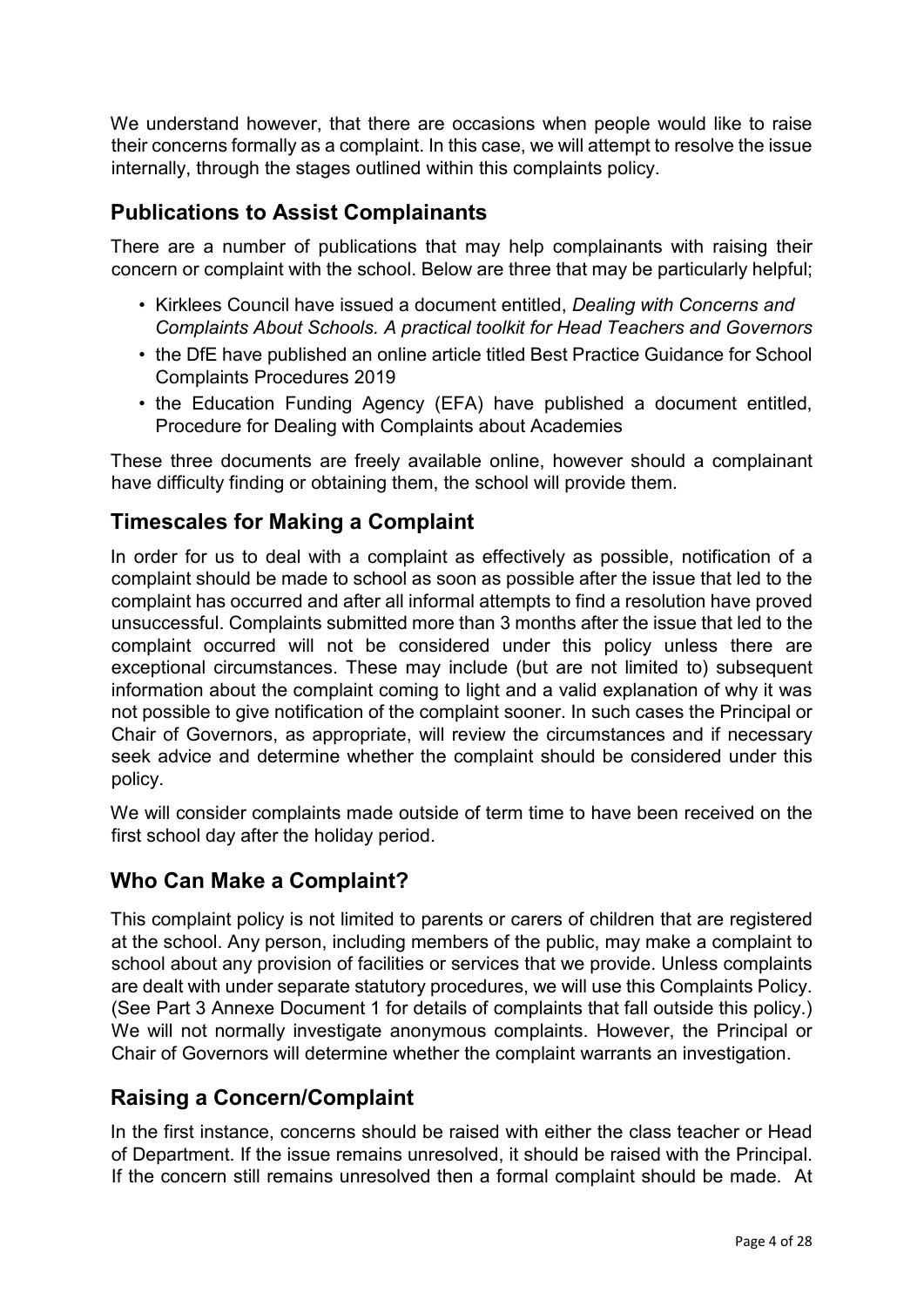this stage, the Principal will decide whether it is appropriate to investigate the issue further as a formal complaint or to direct another senior staff member (Complaint Investigator) to do so.

Complainants should not approach individual Governors to raise concerns or complaints. They have no power to act on an individual basis and it may also prevent them from being involved at a later point.

The school will normally request that all formal complaints are made on our Complaint Form (Part 3 Annex Document 2) which is available from the school office in hard copy or electronically or in writing however, we do appreciate that complainants may have other communication preferences due to disability, learning difficulties or difficulties using English. If this is the case, a complaint can be made in person, by telephone or by a third party acting on behalf of the complainant. Should the latter be used we will seek consent, in writing where possible, from the complainant before disclosing information to a third party.

Completed complaints forms should be addressed to the Principal and sent via the school office. Please mark the envelope Private and Confidential.

Complaints that involve or are about the Principal or an individual Governor should also be made on our complaints form but addressed to the Chair of Governors via the school office. Please mark them as Private and Confidential.

Complaints about the Chair of Governors or the whole Governing Body should be addressed to the Principal's Personal Assistant via the school office. Again, please mark as Private and Confidential. Alternatively, such complaints can be sent to the Academy's Governor Clerking Service, (details of current provider can be obtained from the school office).

If you require help in completing the complaint form, please contact the school office. You can also ask third party organisations like the Citizens Advice to help you.

In accordance with equality law, we will consider making reasonable adjustments if required, to enable complainants to access and complete this complaints procedure. For instance, by providing information in alternative formats, assisting complainants in raising a formal complaint or holding meetings in accessible locations.

#### **Taking Notes of Meetings and Telephone Calls**

To prevent any later challenge or disagreement over conversations, our staff will take notes of meetings and telephone calls during all stages of the procedure. Complainants should note that this is also good practise for them. All notes will be kept securely and encrypted where appropriate. All written notes will be added to the complaint record.

#### **Covert Audio or Video Recording**

Complainants must ensure that they obtain informed consent from all parties before recording conversations or meetings including telephone conversations. The school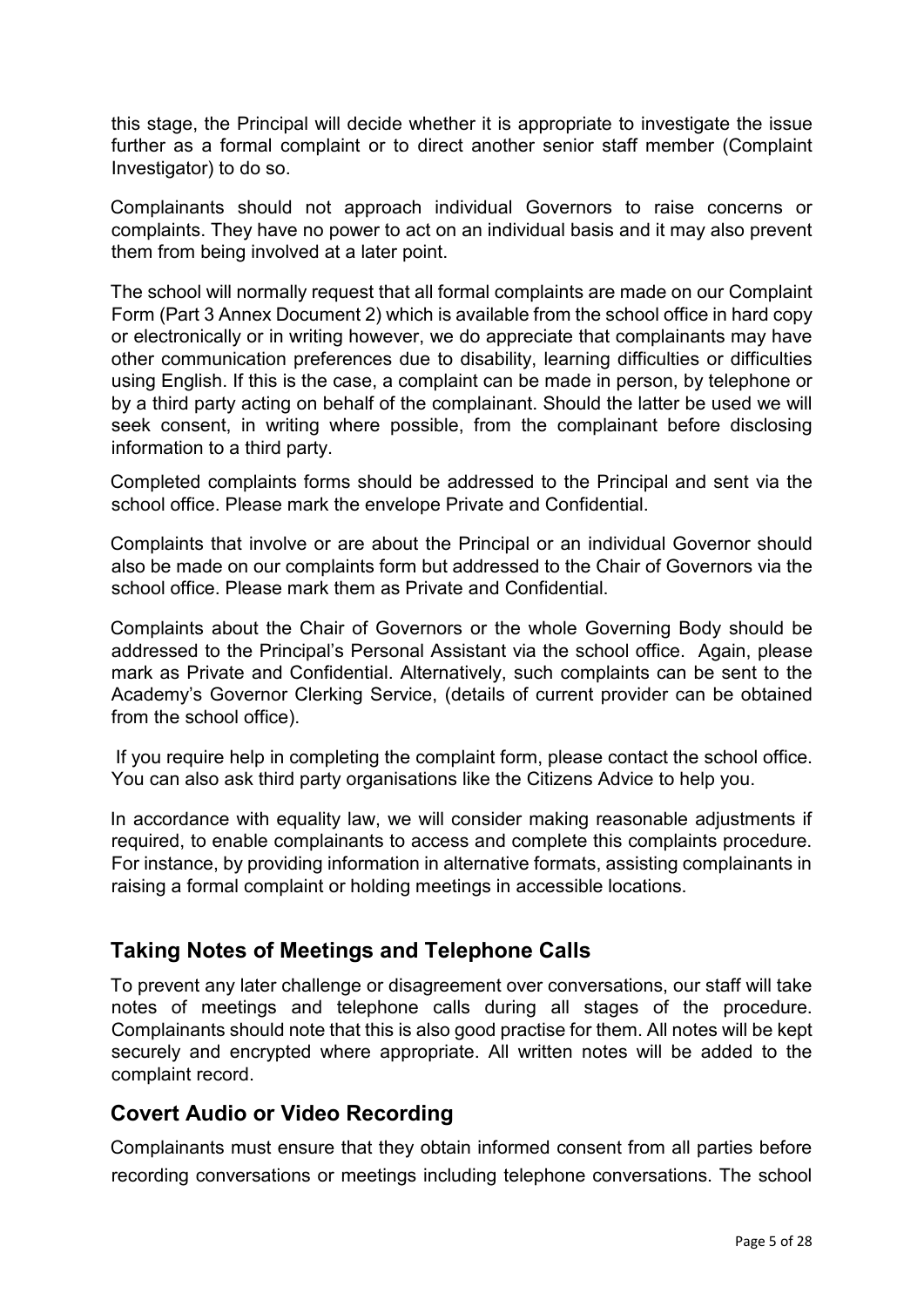reserves the right not to allow in evidence any audio or visual recording of a telephone call or meeting unless informed consent has been obtained and recorded. **Stages of** 

#### **the Procedure**

There are 3 distinct stages to the procedure:

- Stage 1 Informal dealing with a concern this can be dealt with by a class teacher, Head of Department or member of the Senior Leadership Team. One or all of these people may be involved in the resolution of the concern. Should the concern not be resolved at this stage it will proceed to the formal stage, Stage 2. Should a complainant feel it necessary the process can start at Stage 2 by making a formal complaint.
- Stage 2 Formal complaint this will normally be dealt with by the Principal or a senior member of staff unless the complaint is about the Principal when it will be dealt with by the Chair of Governors or another Governor.
- Stage 3 Formal Complaint Appeal this will normally be dealt with by a committee made up of 2 Governors and an independent person with no connection to the management of the school. This is most likely to be a Governor of another school.

If after following the above stages a complainant is still not satisfied with the way the school has handled their complaint, they can take the complaint to the Education Funding Agency. (See Part 3 Annex Document 7)

This policy provides information as to how to make a complaint against the Principal, a single Governor or the Full Governing Body and how such complaints will be investigated.

#### **Maintaining Confidentiality**

Informal concerns and formal complaints will be dealt with confidentially at all stages including the conclusion of the procedure. Confidentiality should be maintained at all times by everyone involved and we request that complaints are not discussed publicly, including via social media.

Actions taken in relation to school staff that arise as a result of a concern or complaint will remain confidential to the school and the member of staff concerned.

Written records taken and used throughout the concern / complaints procedure, including correspondence, notes of meetings, telephone calls etc. will be kept securely and in accordance with the principles of the Data Protection Act 2018.

#### **Safeguarding**

Wherever a concern or complaint indicates that a child's wellbeing or safety is at risk, the school is duty bound to report this immediately to the local authority. Any action taken will be in accordance with the school's Safeguarding Policy. This policy is available on our website or on request to the school office.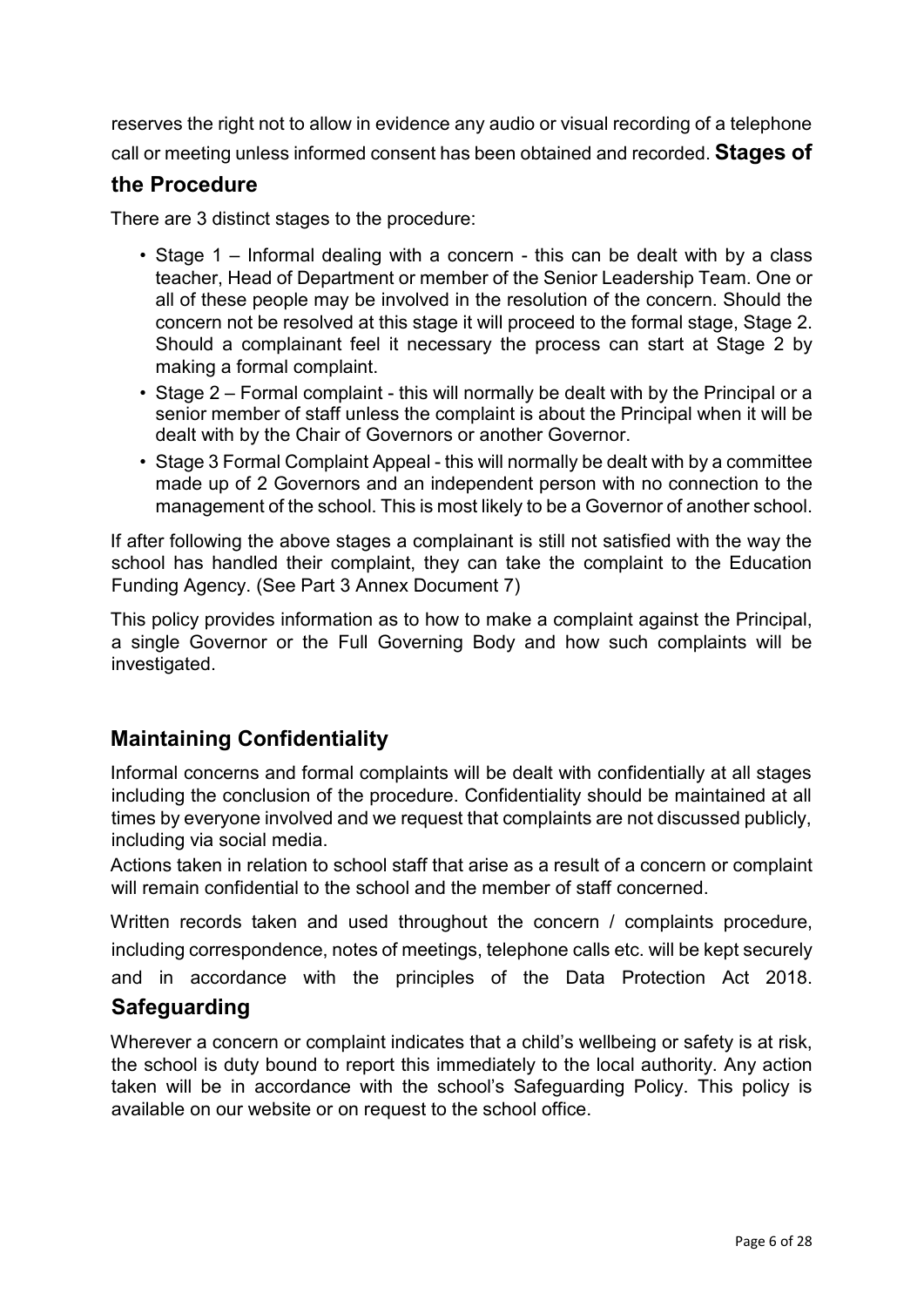# **Resolution**

At each stage in the procedure, our aim is to resolve the concern or complaint. It would be useful if complainants state when raising a concern or complaint what actions they feel might resolve the problem.

If appropriate, we will acknowledge that the complaint is upheld in whole or in part. In addition, we may offer one or more of the following:

- an explanation;
- an admission that the situation could have been handled differently;
- an assurance that we will try to ensure the event complained of will not recur;
- an explanation of the steps that have been or will be taken to help ensure that it will not happen again and an indication of the timescales within which any changes will be made;
- an undertaking to review school policies in light of the complaint:
- an apology.

Please note that **none** of the resolutions above would constitute an admission of liability or negligence.

At the conclusion of Stage 2 and 3, the person investigating the concern / complaint will complete the Complaints Outcome Log. (See Annex Document 3).

# **Withdrawal of a Complaint**

If a complainant wants to withdraw their complaint, we will ask them to confirm this in writing.

# **Closure of Complaints**

Very occasionally we may feel that it is necessary to close a concern or complaint where the complainant is still dissatisfied. We will do all we can to ensure we resolve all concerns and complaints, but sometimes it is not possible to meet all of a complainant's wishes and it may be necessary to simply agree to disagree and move on. If, however a complainant continues to make representations to the school or attempts to re-open the same issue, the Chair of Governors will inform them, in writing, that the procedures have been followed and all reasonable action has been taken to try and resolve the issue and that the matter is now closed.

# **Duplicate Complaints**

If after closing a complaint at the end of the procedure, a duplicate complaint about the same subject is received from a:

- spouse
- partner
- grandparent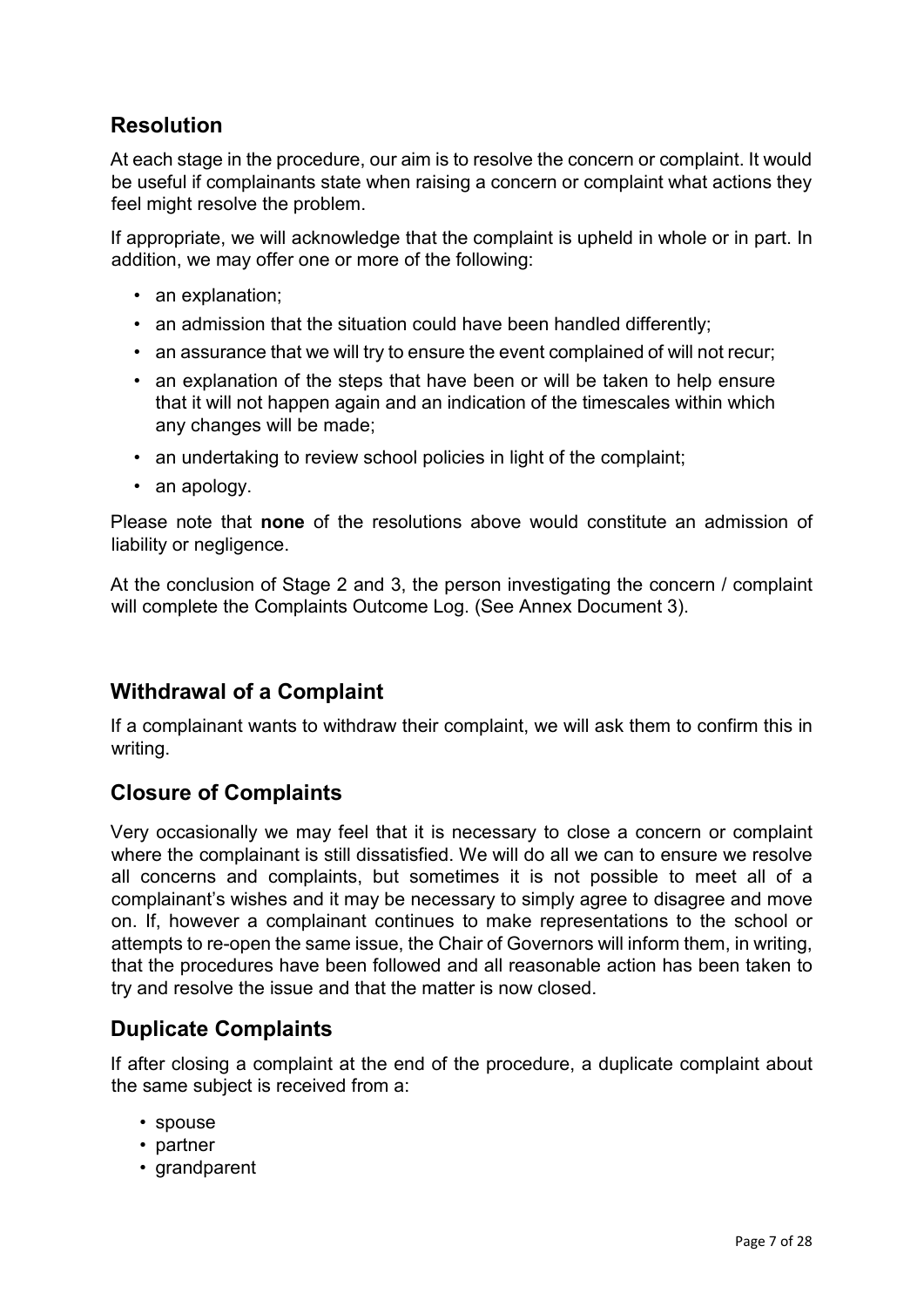• child

The new complainant will be informed that the complaint has already been considered and the process is now complete.

## **Communicating the Outcome**

At the conclusion of a formal complaint we will inform the complainant of:

- the conclusion and reasons for any decisions in writing
- any further rights of appeal

Copies of minutes will be issued to complainants on request. Please note that copies of minutes provided to complainants may have confidential sections redacted.

# **Unreasonable Complaints and Behaviour**

We value good home / school relations and will therefore do everything we can to establish and maintain them. This includes seeking to resolve any concerns or complaints promptly and to the satisfaction of all concerned. We will treat all concerns and complaints seriously and all our staff will be courteous throughout the procedure. In return, we expect parents and other complainants to behave respectfully towards all members of our school community. We also ask, in particular, that any disagreement with the school should not be expressed inappropriately or in front of students.

We will not tolerate any unacceptable behaviour which may be abusive, threatening or offensive directed towards any of our school community. If such behaviour is used, consideration will be given to reporting it to the Police and the person responsible being asked to leave our premises. On rare occasions the behaviour of a complainant may pose an ongoing threat to the school community. If this occurs, consideration will be given to sending a letter to the complainant threatening a ban on entering the school grounds or premises. In extreme cases, we will consider imposing an actual ban on the complainant and a referral to the Police. Our staff will not meet complainants alone if there is a risk of abuse of any kind. (See Part 3 Annexe Document 6 for our full procedure around unreasonable complaints).

#### **Threats to Involve the Media, MP or to Take Legal Action**

As we will always endeavour to resolve concerns and complaints promptly and fairly any threat to involve the media, a MP or to take legal action will not influence the way a concern or complaint is progressed. If, however, it becomes evident that a legal challenge is likely then it may not be appropriate for us to progress the concern or complaint until details of the legal challenge are clear. **Police Investigations** 

Should a concern or complaint be referred to the Police either by the school, the complainant, the Local Authority or a third party the school will take legal advice as to whether its investigation should be suspended pending the outcome of the Police investigation.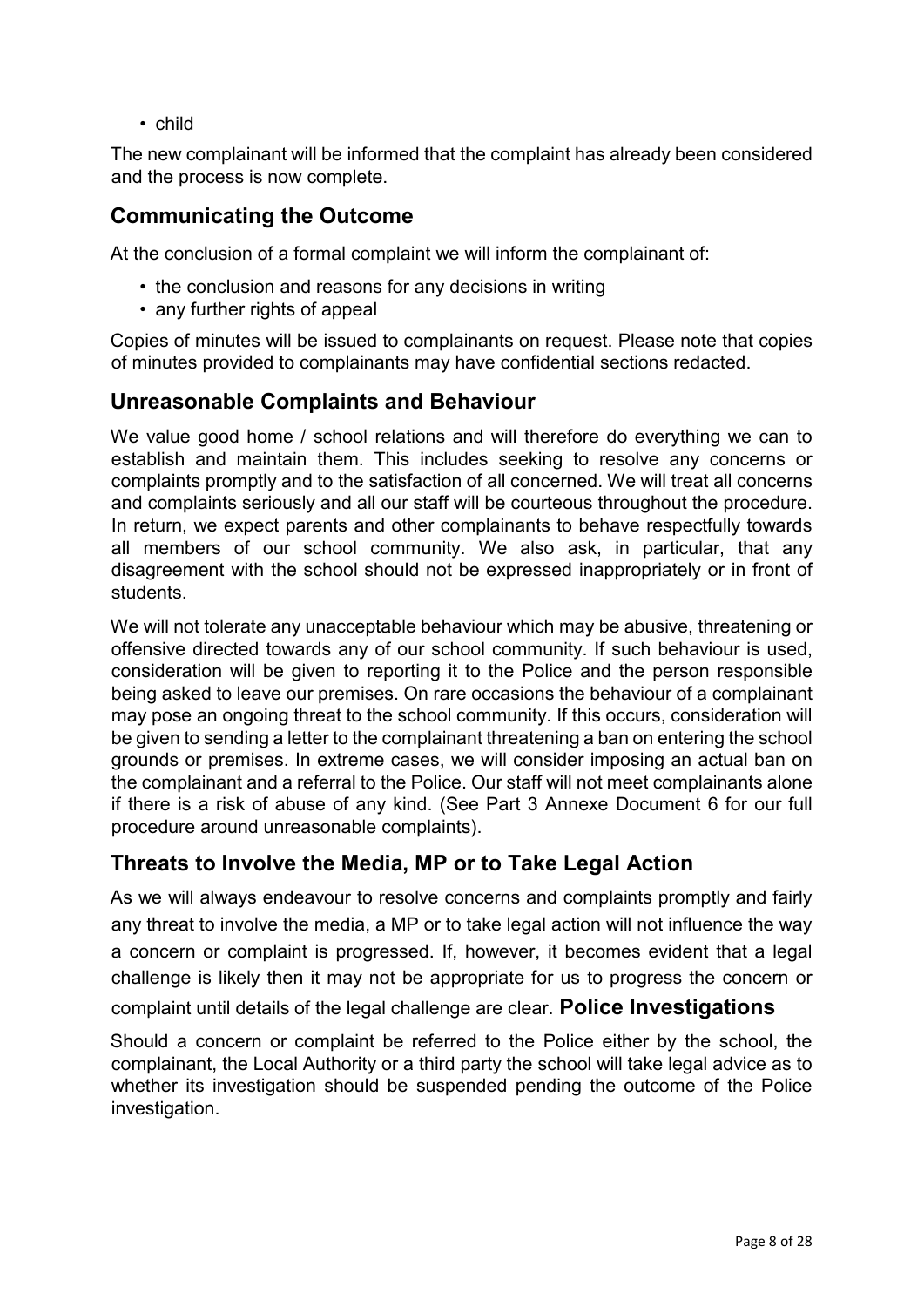# **Part 2 Formal Stages of the Complaints Procedure**

It should be possible to deal with the majority of concerns at Stage 1 without resorting to the formal stages of this policy. If you need to raise a concern then please do so with the relevant member of staff who will be happy to talk to you and seek to resolve it.

There are **two** formal stages of the complaint's procedure.

# **Stage 2 – Formal Investigation by the Principal**

A request for a formal investigation of a complaint by the Principal should normally be made in writing by completing our formal complaints form, a copy of which is included in Part 3 Annexe Document 2. If the complaint is regarding the Principal, then the same form should be completed but addressed to the Chair of Governors via the school office. Again it should be marked Private and Confidential (for full details see Part 1 Raising a Complaint).

The Principal (Chair of Governors) as appropriate will acknowledge the request in writing as soon as possible after receiving it and within 5 school days at the latest.

Within the acknowledgment, the Principal (Chair of Governors) will seek to clarify the nature of the complaint, ask what remains unresolved from any attempted resolution of a concern, as far as possible, explain how the complaint will be investigated and the timescale for completing the investigation. If the Principal (Chair of Governors) believes that it may be beneficial in either resolving the complaint or gathering further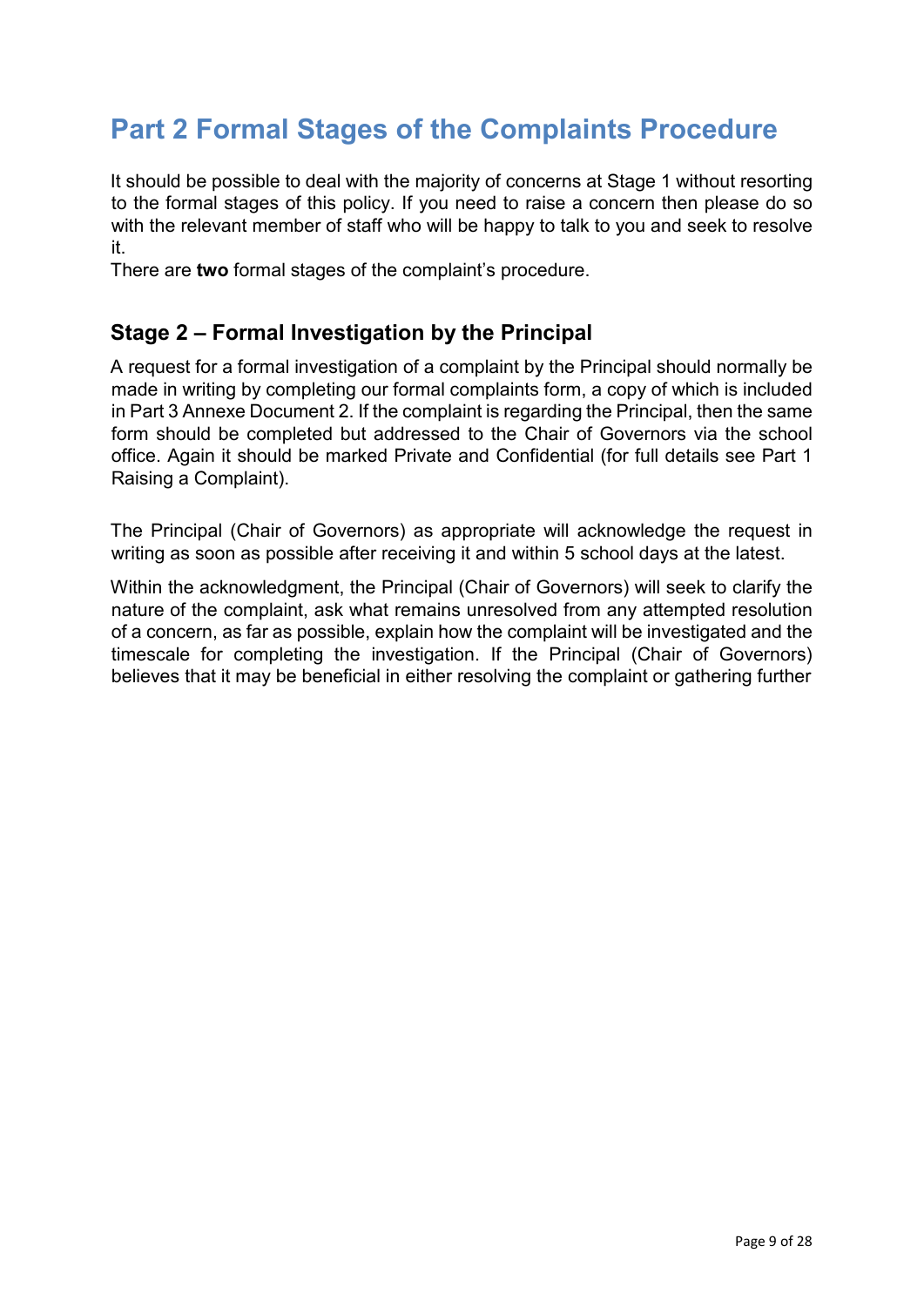information, they may consider requesting an early face to face meeting. For the purposes of any meetings held within this procedure, the complainant may be accompanied by someone to help in the explanation of the complaint or simply to provide support. This should however not be a legal representative. The Principal (Chair of Governors) may also be accompanied by a suitable person if they wish. We will also enclose a copy of this policy with the acknowledgement.

Once the Principal (Chair of Governors) is happy that they have the full details of the complaint they may delegate the investigation to another member of the school's Senior Leadership Team (the Complaint Investigator) but if this is the case, the Principal will still make the decision regarding any resolution / action to be taken having read the case papers. For complaints against the Principal, the Chair of Governors may seek advice from the Local Authority, once this advice has been received, they will decide whether to investigate the complaint or to commission a third party, which may be the Local Authority if appropriate, to do so. If they decide to investigate the complaint, another Governor may be asked to assist. It should be noted that if advice is sought from the Local Authority or a third party are commissioned to investigate this may extend the time required to come to a conclusion.

A log of all correspondence in relation to the complaint will be kept in accordance with the Data Protection Principles.

The Principal (Chair of Governors, Investigating Officer) will consider all relevant evidence. This **may** include, but is not limited to:

- obtaining statements from the complainant and those involved with the complaint;
- a further meeting with the complainant and those involved in the complaint;
- reviewing correspondence and other document relating to the complaint;
- interview and taking statements from witnesses; an interview with a person complained about;
- review CCTV images.

If the complaint is regarding a student or a student is a witness and it is necessary to interview and take a statement, this will normally be done with a parent or carer present. In extremely rare cases, it may be necessary to obtain a verbal account or statement from a student without a parent or carer present. This will only be done in situations where a delay in waiting for a parent or carer would in the opinion of the Principal seriously hinder the investigation of a serious or urgent complaint. If this was the case we will ensure that a member of staff the student feels comfortable with is present. A suitable staff member will also be present in cases where a student specifically requests that he or she would prefer that a parent or carer is not involved. If this is the case, this will be recorded in writing by the person investigating the complaint and signed by the student.

When interviewing witnesses, the Principal (Chair of Governors, Complaint Investigator) will explain their role clearly and confirm that the witness understands the complaints procedure and their role within it. They will use open, not leading questions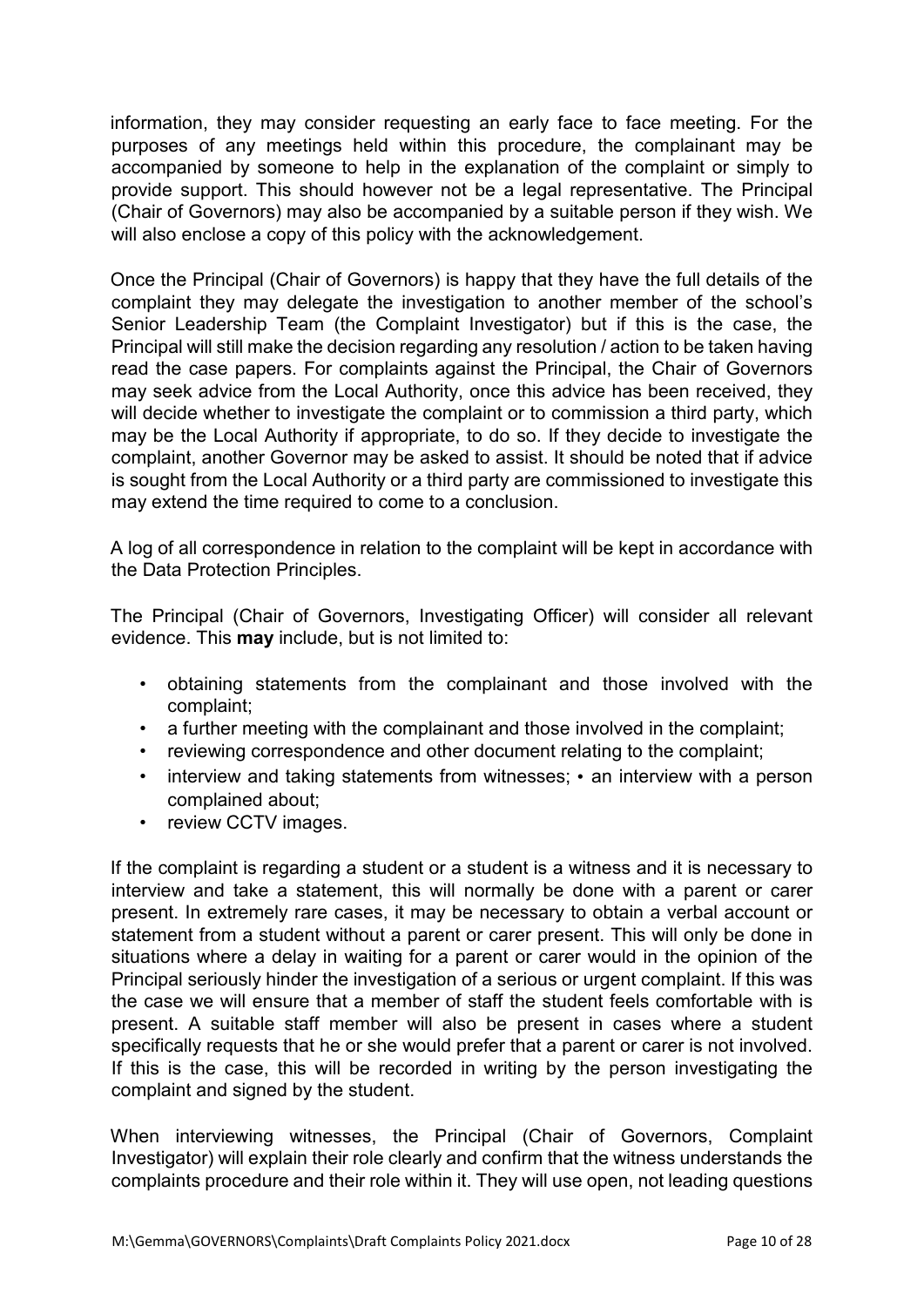and will be careful not to express opinions in words or actions or to lead the witness. Whilst conducting the investigation they will try to separate hearsay evidence from fact by asking witnesses how they know a particular fact and will always seek corroborative evidence where possible. Witnesses and interviewees will always be asked to check statements and notes of interview for accuracy and will be invited to sign to confirm that the statement is their own words or that the notes of an interview are an accurate record of what was said.

During the investigation the Complaint Investigator will keep a written record of all meetings, interviews, statements and other related document for review at Stage 3 if necessary.

After considering the available evidence, the Principal (Chair of Governors) can decide to:

- uphold the complaint and direct that certain action be taken to resolve it;
- uphold the complaint in part (in other words find an aspect or aspects of the complaint to be valid, but not the whole complaint); • direct for certain action to be taken, or
- dismiss the complaint entirely.

The Principal (Chair of Governors) will inform the complainant of their decision in writing, the grounds on which it was made and any actions taken as a result of the complaint (some actions may be confidential). This will be within 25 working days (excluding those that fall in the school holidays) of having issued written acknowledgement of receipt of the complaint. If it has not been possible to complete a thorough investigation within this timeframe, the Principal (Chair of Governors, Complaint Investigator) will provide the complainant with an update and a revised completion date. The complainant may be invited to a meeting to fully discuss the investigation and/or the decision made as part of our commitment to build and maintain good relations.

The written notification will also advise the complainant of their right to escalate the complaint to Stage 3 of the formal complaint's procedure (Annex Document 4).

# **Stage 3 – Review by Governors' Appeal Panel**

A complainant can request a Stage 3 review if:

- they are unhappy with the decision made to resolve the complaint;
- they believe that the investigation was flawed;
- they believe that the correct stage 2 procedure was followed.

When a request a Stage 3 review is made, it should normally be made in writing where possible to the Chair of Governors via the school office and marked Private and Confidential. This request must be made no later than 14 days after the written notification of the decision taken at Stage 2 was received by the complainant. When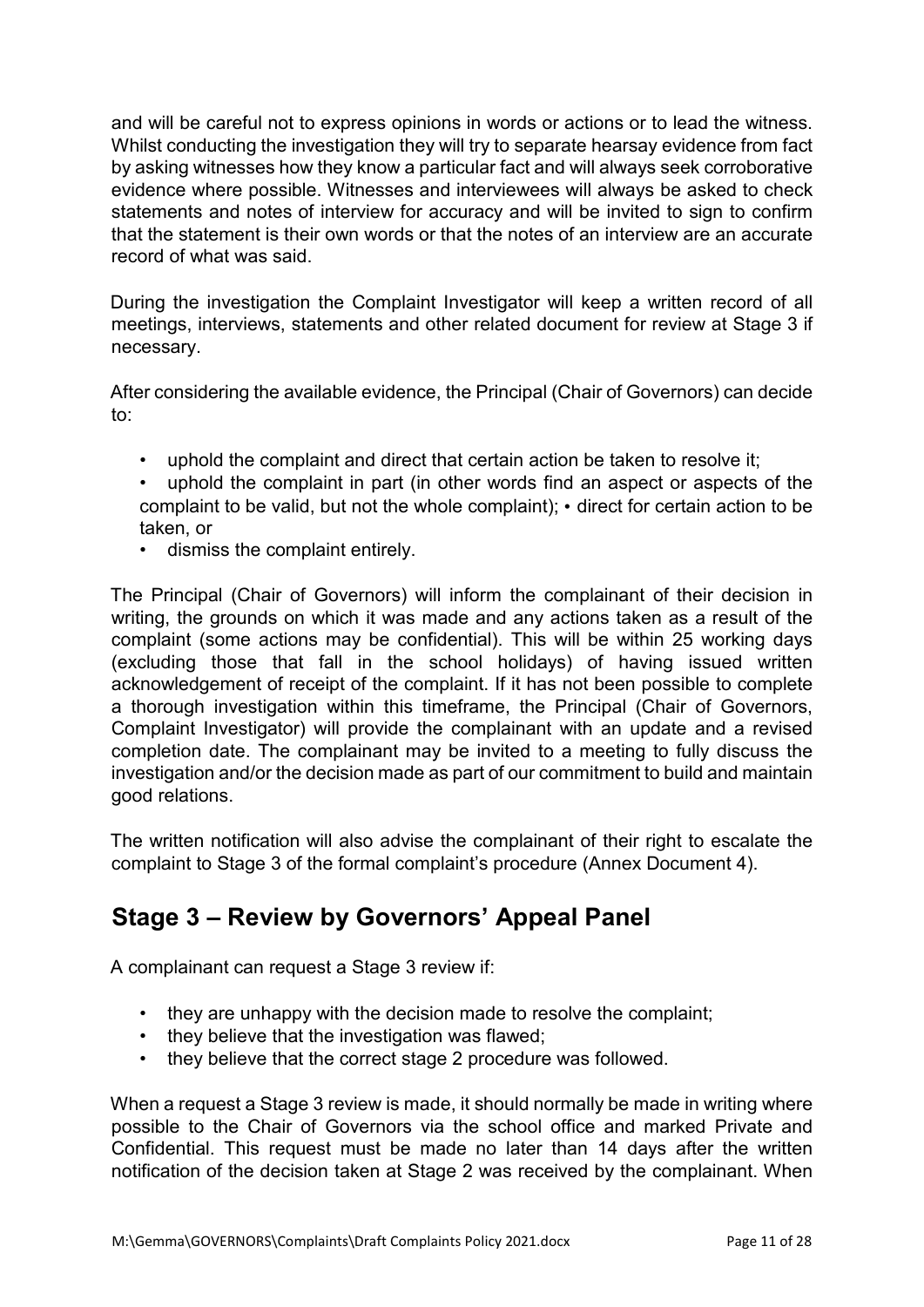making the request for a Stage 3 review, it would assist the process if the complainant could provide details of the part of Stage 2 they are unhappy about and the outcome they are seeking.

Stage 3 is the final in school part of the procedure and involves the investigation of the complaint being reviewed by a panel of two school Governors and a third panel member who will be totally independent of the management of the school. This is most likely to be a Governor of another school. The people on the panel will have no prior knowledge of the complaint or the investigation. The purpose of this panel is to review the decision made and/or the way the investigation was conducted, ultimately it will wish to gather facts and make recommendations which should reassure a complainant that we have taken their complaint seriously. It is **NOT** the role of this panel to reinvestigate the complaint.

We will acknowledge the written request for the complaint to be reviewed no later than 10 working days (not including the school holidays) after receiving it. The review meeting will then take place within 25 working days (excluding those which fall in the school holidays) of the written acknowledgement being sent to the complainant by the school. Once convened the panel will decide whether to deal with the complaint by inviting parties to a hearing or through written representations. If a hearing is decided upon, when arranging the date, the school will contact the complainant and ask:

- for their available dates, and we respectfully request that complainants be as flexible as possible so that a mutually convenient time and date can be arranged. If the complainant rejects the offer of three proposed dates, without good reason, we will decide when to hold the meeting. It will then proceed in the complainant's absence on the basis of written submissions from both parties;
- that complainants notify the school regarding any access problems due to disability etc.
- if any support is needed by the complainant for them to be able to present information;
- if they have any further information that they wish to submit (once the information packs for the hearing have been sent out, any further submissions of information will only be accepted at the discretion of panel Chair);
- whether they wish to be accompanied by a friend or relative to speak on their behalf or to help present their case. Legal representatives are not permitted.

A complainant has the right to request a totally independent panel if they believe there is likely to be bias in the proceedings. If this is the case, the complainant should write to the Chair of Governors explaining their reason for this belief. It is ultimately for the Governors to decide whether to grant such a request.

Prior to the hearing, the panel will review the documentation provided by the Principal (Chair of Governors, Complaint Investigator) and may request any additional information they deem necessary. They will also ensure that any witnesses they require to be present are requested to attend. Normally the panel will request that the following attend the hearing: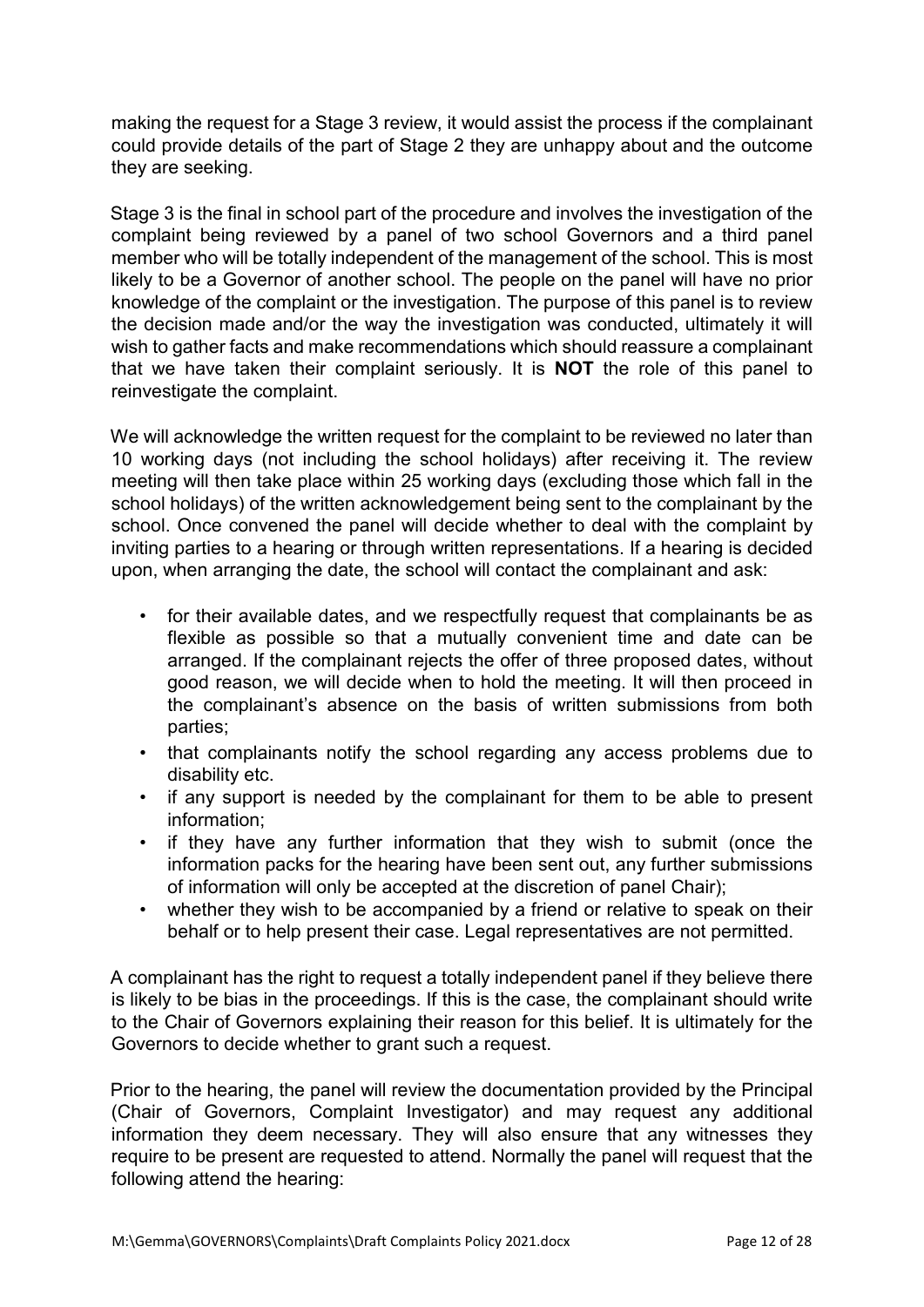- the complainant;
- the Principal (Chair of Governors, as appropriate) and Complaint Investigator if different;
- relevant persons involved in the complaint, i.e. the person complained about and witnesses;
- persons whom, in the view of the panel, can provide relevant advice and information relating to the subject of the complaint and the review process at Stage 3.

Once the time and date for the review hearing has been set, we will notify the complainant in writing at least 5 working days in advance of the hearing. This letter will explain what will happen at the review meeting and who will be present. We will also send all the relevant documentation required for the review with this letter. We respectfully request that complainants confirm that they are intending to attend. The hearing will normally take place in school, however alternative premises could be used if the complainant feels that this would be less intimidating.

As well as the complainant, the Principal, (Chair of Governors, Complaint Investigator) and other relevant persons involved in the complaint are entitled to be accompanied by a family member/friend/representative, as appropriate, but legal representatives are not permitted.

The panel will appoint its own Chair. This will normally be the Chair of Governors or Vice Chair of Governors, provided that they have not been involved in any of the earlier stages of the complaint.

We recognise that people attending the hearing and in particular the complainant and students may find the circumstances intimidating. The Chair of the panel will do their best to put everyone at ease. Where the relevant persons involved in the complaint include students at the school and their attendance at the review meeting has been requested by the panel, parental permission must be sought if they are under the age of 18. Students must also be accompanied by their parent / carer or another responsible adult. Extra care will be taken to consider the vulnerability of children where they are present at a complaints hearing. The Chair will confirm the above prior to the start.

The panel will not normally accept as evidence, recordings of conversations that were obtained covertly and without the informed consent of all parties being recorded.

The panel will also not review any new complaints at this stage or consider evidence unrelated to the initial complaint to be included. New concerns or complaints must be dealt with from Stage 1 of the procedure.

The meeting will be held in private. Electronic recordings of meetings or conversations are not normally permitted unless a complainant's own disability or special needs require it. Prior knowledge and consent of all parties attending must be sought before meetings or conversations take place. Consent will be recorded in the minutes.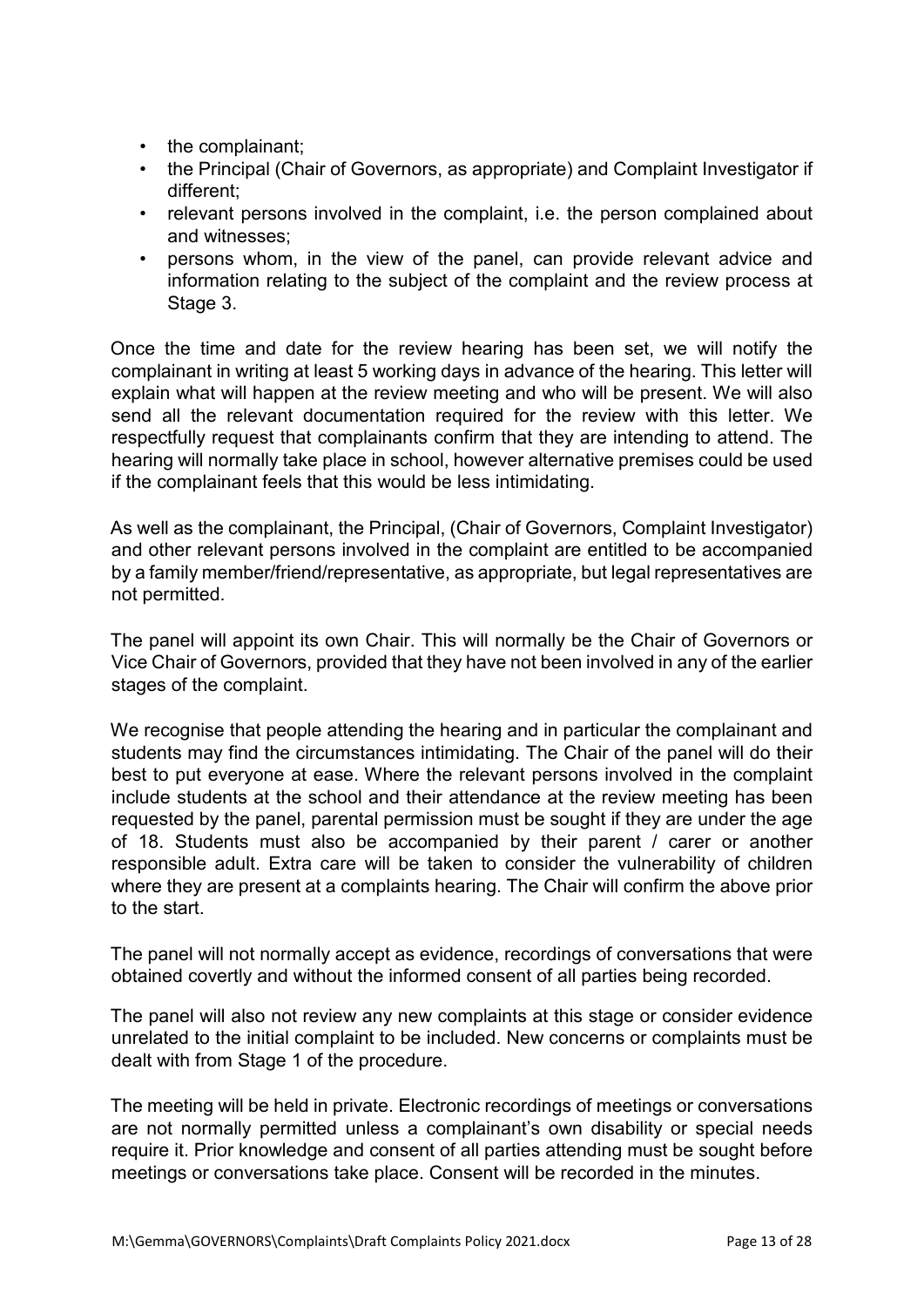The conduct of the meeting will be at the discretion of the Chair however the following format is likely to be followed:

- the Chair will introduce the parties present and explain what will happen;
- the complainant will put forward why they are dissatisfied with the Stage 2 investigation;
- the Principal (Chair of Governors, Complaint Investigator) at Stage 2 will go through the process of the investigation that led to their conclusions or if appropriate the Principal, if not the Investigating Officer, will explain their decision having read the Investigating Officer's report (this will depend on which part of the process the complainant is not happy about, the investigation, the decision or both);
- starting with the complainant, parties to the hearing can ask questions when invited to do so by the Chair;
- members of the panel will then ask any questions;
- other relevant persons including the complainant may then be asked to give their accounts and be questioned in the same format as above;
- prior to the conclusion of the hearing both the Investigating Officer and the complainant will be invited to make a final statement to the panel.

Once all the evidence has been heard, the Chair will conclude the hearing and all parties except for the panel members and the clerk will leave and the panel will then consider its decision. This may not be communicated to the complainant on the same day as the hearing, but every attempt will be made to communicate on the same day. The complainant, the Principal (Chair of Governors, Complaint Investigator) and where relevant, the person complained about will be informed in writing of the outcome of the review meeting no later than 10 working days (excluding those which fall in the school holidays) after the review meeting has taken place. This response will detail any actions taken to investigate the complaint and provide a full explanation of the decision made and the reason(s) for it. Where appropriate, it will include details of actions we will take to resolve the complaint. (Annex Document 5).

After considering the complaint afresh and reviewing the available evidence, the panel reviewing the complaint can decide to:

- Stage 3 review agrees with the stage 2 review, i.e. conclusion and outcmes are the same;
- uphold the complaint and direct that certain action be taken to resolve it;
- uphold the complaint in part (in other words find an aspect or aspects of the complaint to be valid, but not the whole complaint) and direct for certain action to be taken;
- recommend, where appropriate, changes to the school's systems or procedures to the Governing Body to ensure similar problems do not happen again;
- dismiss the complaint entirely.

Irrespective of the decision taken, the panel may also recommend steps that the complainant and the school should take to move forward from the presenting issues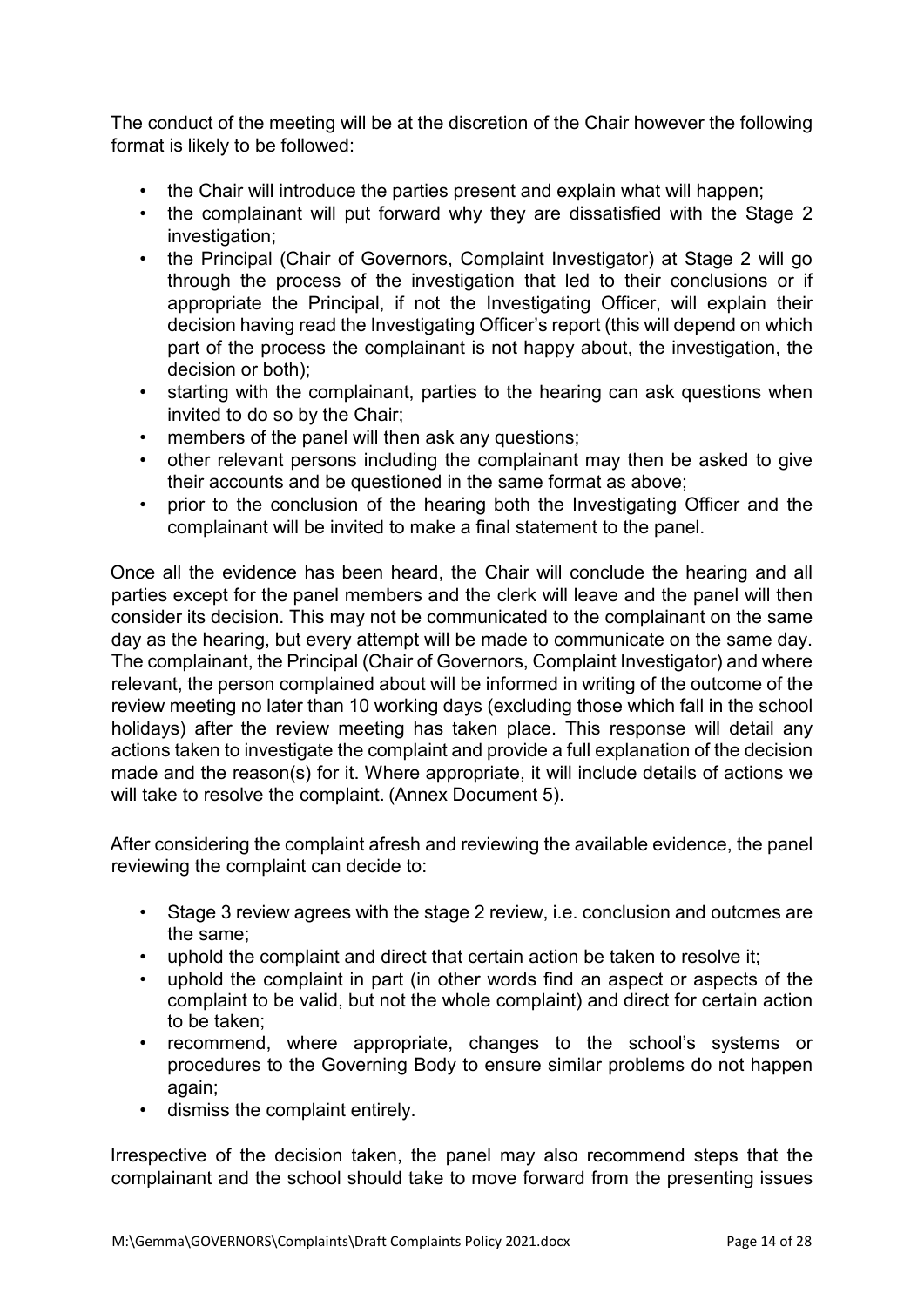in the best interests of all concerned. The panel may also recommend steps to be taken that reduce the likelihood of a similar complaint being made in the future.

The panel may consider that the initial investigation at Stage 2 is incomplete and that this throws doubt over the final decision. If this is the case, it can direct additional or re-investigation of the areas it feels are incomplete. In this case, the proceedings will be suspended to enable the complaint investigator to properly complete the Stage 2 investigation. Once complete, the panel will reconvene at the earliest opportunity to reopen the hearing, hear the new evidence / conclusion of the reinvestigation and end the proceedings.

The hearing will be fully minuted by a clerk. When a complainant receives the written outcome, it will contain details of the investigation, the rationale for the decision made and details of action (Annex Document 5) taken or to be taken by the school, however a complainant may request a copy of the full minutes. It should be noted that minutes may name individuals and therefore are understandably of a sensitive nature and therefore confidential. We therefore reserve the right to provide minutes with all confidential parts redacted.

This is the final stage at which the school will consider the complaint. If the complainant remains dissatisfied in that they believe the school did not handle their complaint in accordance with this policy or they acted unlawfully or unreasonably in the exercise of their duties under education law, they can contact the Education Funding Agency after Stage 3 has been completed. The EFA will not normally reinvestigate the substance of complaints or overturn any decisions made by the school. They will consider whether we have adhered to education legislation and any statutory policies connected with the complaint (see Part 3 Annexe Document 7 for more details on the role of the EFA).

#### **Complaints Against Governors**

If the complaint is regarding the Chair of Governors, the school complaints form should be completed in writing where possible and sent to the Vice Chair of Governors via the Principal's Personal Assistant at the school officer marked Private and Confidential. The Vice Chair will then carry out the Stage 2 investigation. If the complaint proceeds to stage 3 it will follow the procedure outlined above.

If the complaint is regarding an individual Governor other than the Chair, the school complaints form should be completed in writing where possible and sent to the Chair of Governors via the Principal's Personal Assistant at the school office marked Private and Confidential. The Chair of Governors will then carry out the Stage 2 investigation. If the complaint proceeds to stage 3 it will follow the procedure described in Stage 3.

If the complaint is:

• jointly about the Chair and Vice Chair or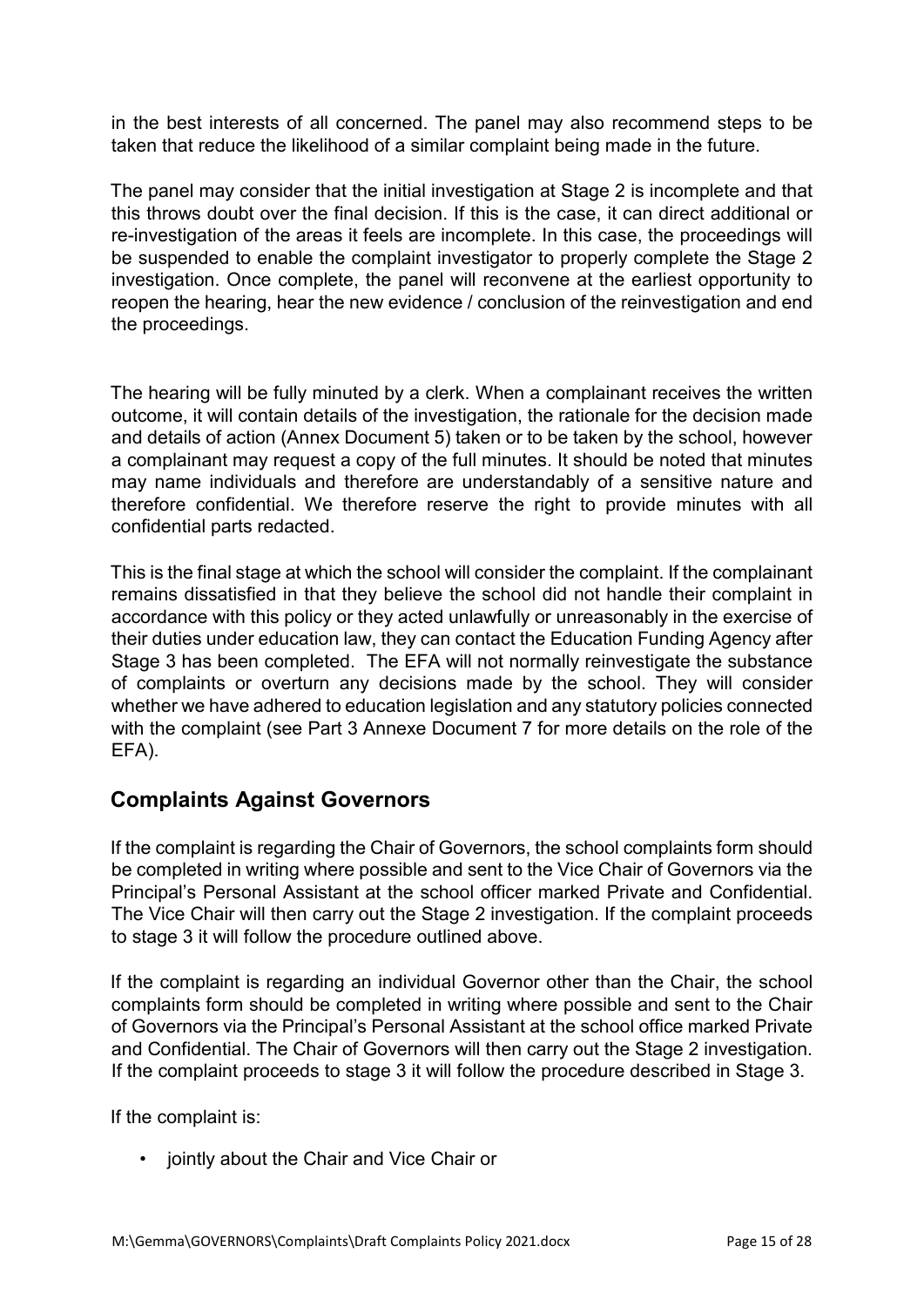- the entire governing body or
- the majority of the governing body

The school's complaints form should be completed where possible and sent to the Principal's Personal Assistant at the school office. Alternatively, such complaints can be sent to the Academy's Governor Clerking Service, (details of the current provider can be obtained from the school office) and should be marked Private and Confidential.

Stage 2 will be considered by an independent investigator (Complaint Investigator) appointed by the Governing Body. At the conclusion of their investigation, the independent investigator will provide a formal written response. Should the complaint proceed to Stage 3 it will be heard by a panel totally independent of the school. Where an independent panel is required, timescales may be affected while the school sources appropriate individuals for the review.

The procedures outlined in this policy will not be used in circumstances where one Governor makes a complaint about another Governor/s. The procedures outlined within the Governors' Code of Conduct document will always be used to resolve such complaints.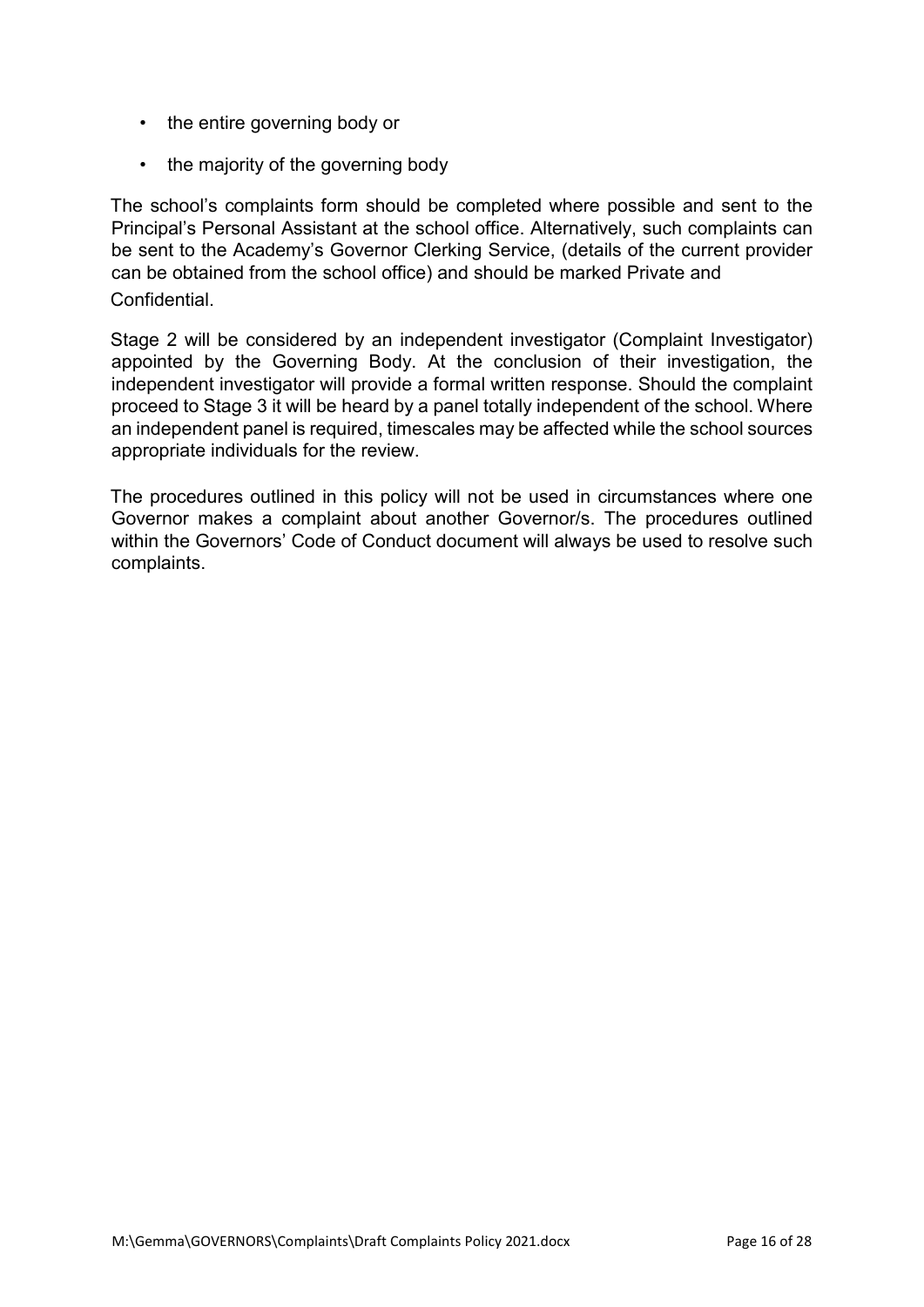# **Part 3 Annexe of Documents Relating to the Procedure**

# **Annexe Document 1 Complaints that Fall Outside the Scope of this Complaints Policy**

This policy covers all complaints about any provision of community facilities or services by our school, other than complaints that are dealt with under other statutory procedures, including those listed below.

| <b>Exceptions</b>                                 | Who to contact                                                                                                                                                                                                                                                                       |
|---------------------------------------------------|--------------------------------------------------------------------------------------------------------------------------------------------------------------------------------------------------------------------------------------------------------------------------------------|
| Admissions to schools<br>Statutory assessments of | Concerns about admissions, statutory assessments of<br>Special Educational Needs, or school re-                                                                                                                                                                                      |
| <b>Special Educational Needs</b>                  | organisation proposals should be raised with Kirklees                                                                                                                                                                                                                                |
| School re-organisation<br>proposals               | <b>Council</b>                                                                                                                                                                                                                                                                       |
| • Matters likely to require a                     | Complaints about child protection matters are handled                                                                                                                                                                                                                                |
| <b>Child Protection</b><br>Investigation          | under our child protection and safeguarding policy and<br>in accordance with relevant statutory guidance.                                                                                                                                                                            |
|                                                   | If you have serious concerns, you may wish to contact<br>the local authority designated officer (LADO) who has<br>local responsibility for safeguarding or the Multi-<br>Agency Safeguarding Hub (MASH).                                                                             |
| • Exclusion of children from<br>school*           | Further information about raising concerns about<br>lexclusion<br>found<br>be<br>at:<br>can<br>www.gov.uk/schooldiscipline-exclusions/exclusions.                                                                                                                                    |
|                                                   | *complaints about the application of the behaviour<br>policy can be made through the school's complaints<br>procedure. N.b please also see the school's<br>Behaviour Policy, which is available on the school<br>website or from the school office.                                  |
| • Whistleblowing                                  | We have an internal whistleblowing procedure for all<br>including temporary<br>employees,<br>staff<br>our<br>and<br>contractors.                                                                                                                                                     |
|                                                   | The Secretary of State for Education is the prescribed<br>relating<br>for<br>matters<br>to<br>education<br>for<br>person<br>whistleblowers in education who do not want to raise<br>matters direct with their employer. Referrals can be<br>made at: www.education.gov.uk/contactus. |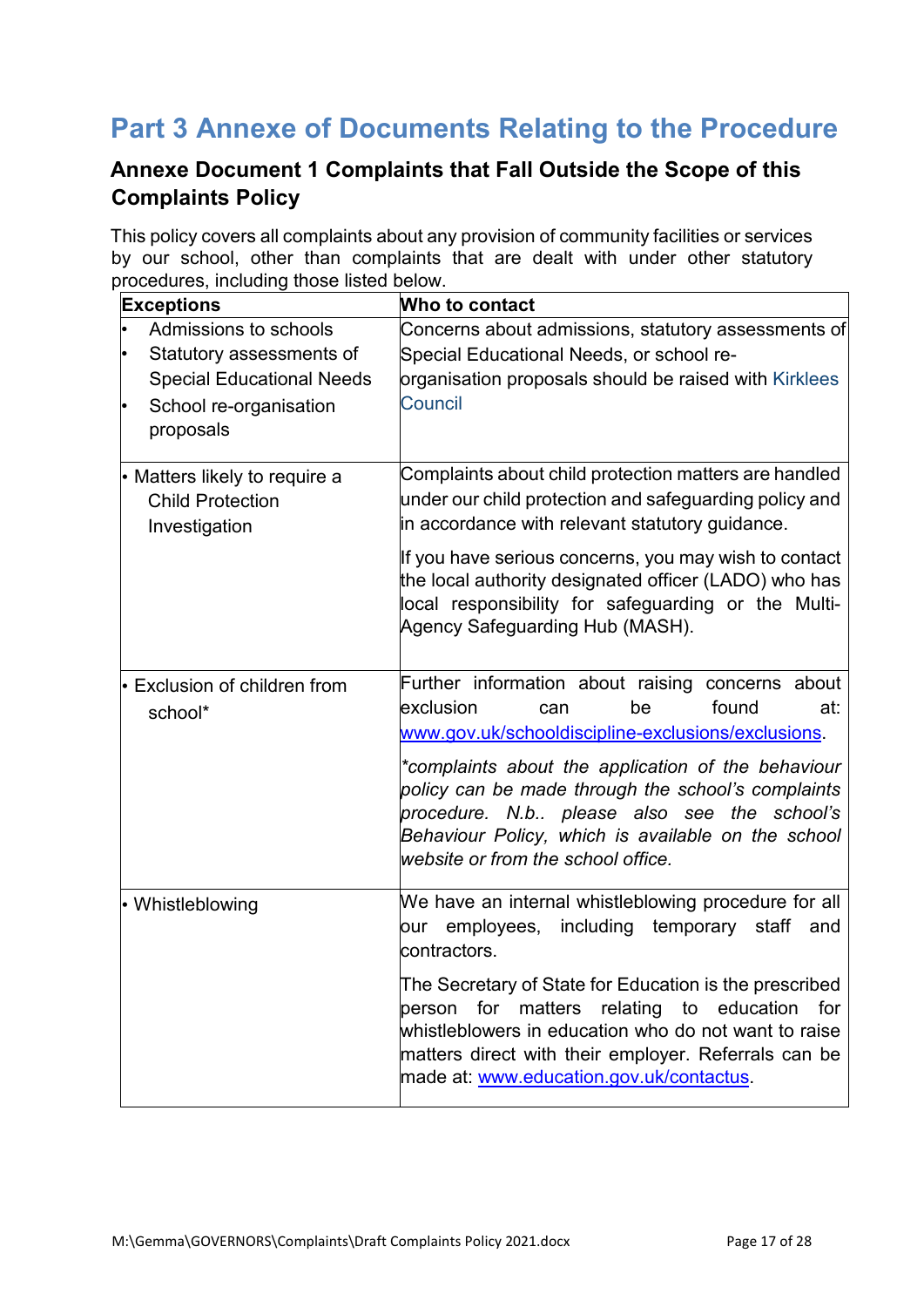|                                                                                                          | Volunteer staff who have concerns about our school<br>should complain through the school's complaints<br>procedure. You may also be able to complain direct<br>to the LA or the Department for Education (see link<br>above) depending on the substance of your<br>complaint. |
|----------------------------------------------------------------------------------------------------------|-------------------------------------------------------------------------------------------------------------------------------------------------------------------------------------------------------------------------------------------------------------------------------|
| Staff grievances                                                                                         | Complaints from staff will be dealt with under the<br>school's internal grievance procedures.                                                                                                                                                                                 |
| Staff conduct                                                                                            | Complaints about staff will be dealt with under the<br>school's<br>internal<br>disciplinary<br>procedures,<br>if<br>appropriate.                                                                                                                                              |
|                                                                                                          | Complainants will not be informed of any disciplinary<br>action taken against a staff member as a result of a<br>complaint. However, the complainant will be notified<br>that the matter is being addressed.                                                                  |
| Complaints about services<br>provided by other providers<br>who may use school<br>premises or facilities | Providers should have<br>their<br>complaints<br>own<br>procedure to deal with complaints about service.<br>Please contact them direct.                                                                                                                                        |
| National<br>Curriculum<br>content                                                                        | $-$ Please contact the Department for Education at:<br>www.education.gov.uk/contactus                                                                                                                                                                                         |

If other bodies are investigating aspects of the complaint, for example the police, local authority (LA) safeguarding teams or tribunals, this may impact on our ability to adhere to the timescales within this procedure or result in the procedure being suspended until those public bodies have completed their investigations.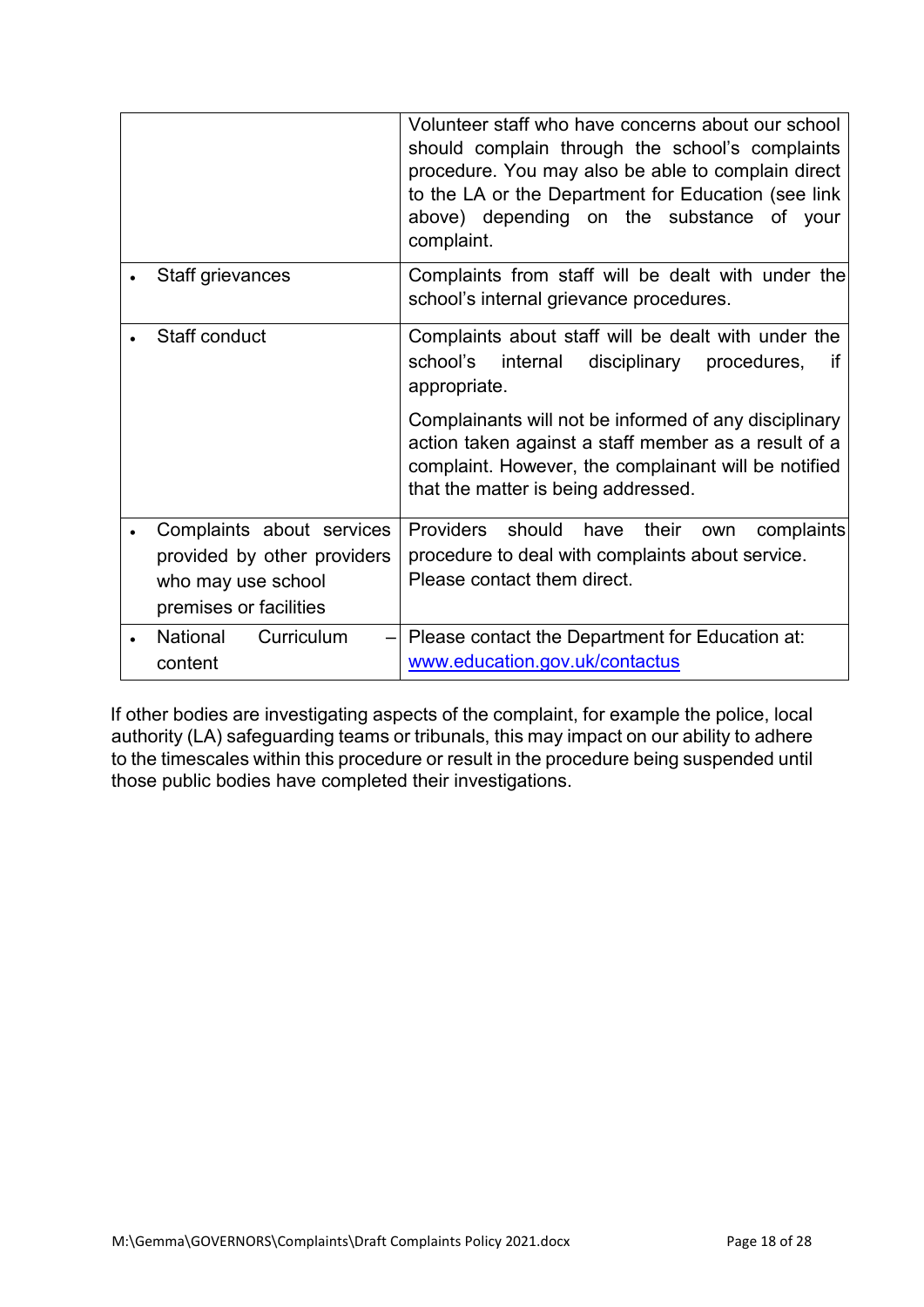# **Annexe Document 2** Salendine Nook High School (Academy) School Complaints Recording Form.



The school will normally request that all formal complaints are made on this form which is available from the school office in hard copy, electronically or in writing however we do appreciate the complainants may have other communication preferences due to disability, learning difficulties or difficulties using English. If this is the case a complaint can be made in person, by telephone or by a third party acting on behalf of the complainant. Should the latter be used we will seek consent, in writing where possible, from the complainant before disclosing information to a third party.

#### **You are advised to read our Complaints Policy Document before completing this form.**

#### **Complainant's Details**

| Your relationship to the school e.g. parent, carer, neighbour, member of the public,<br>student |
|-------------------------------------------------------------------------------------------------|
| Full details of your complaint:                                                                 |

**What actions, if any, have you already taken to try and resolve you concern before making a formal complaint? Please include who you have spoken to and what the response was and why your concern was not resolved:**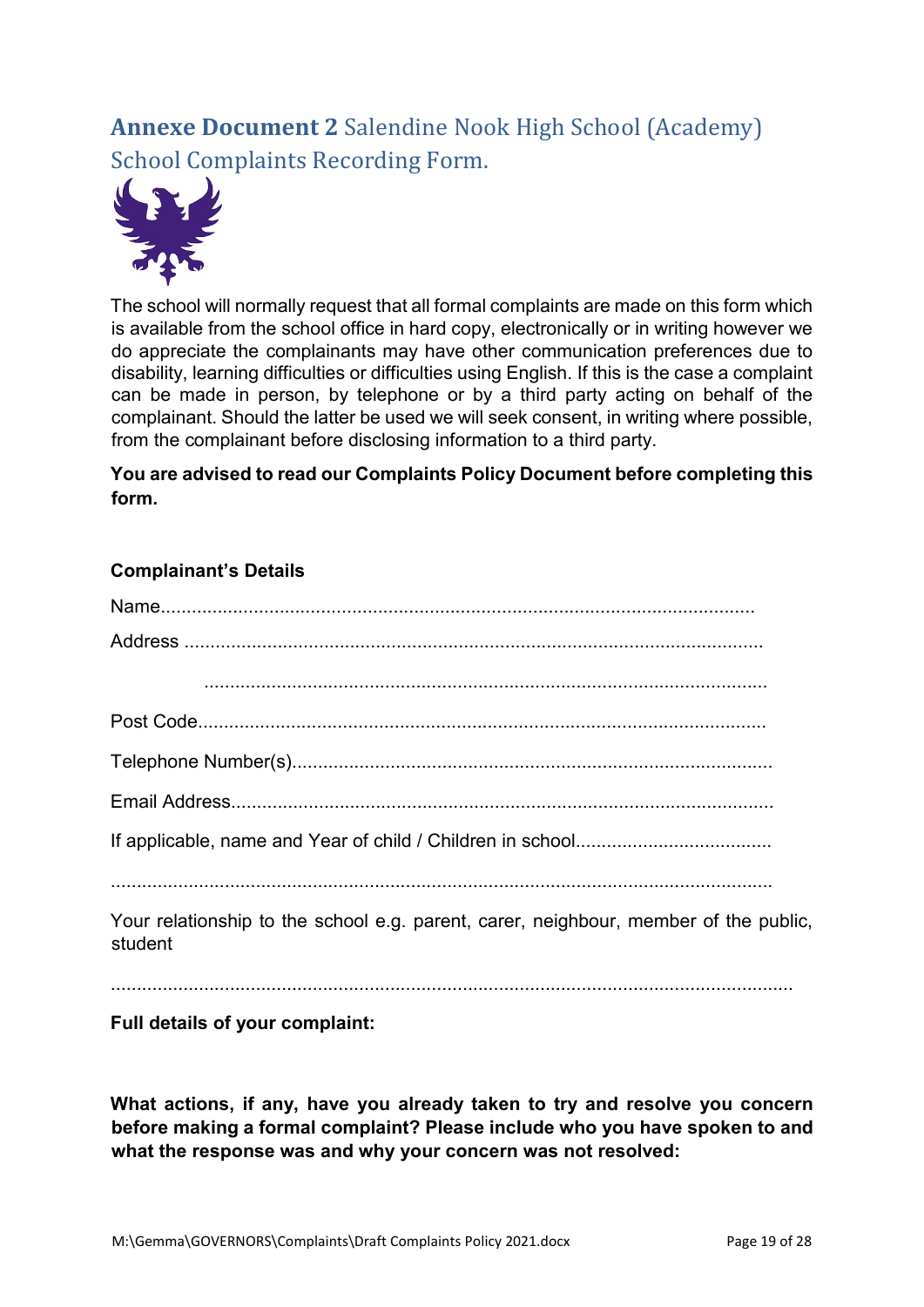#### **What actions do you feel might resolve your complaint at Stage 2 of the Complaints Procedure?**

| Due date for completion of Stage 2 Investigation (within working 25 days of date of |
|-------------------------------------------------------------------------------------|
|                                                                                     |
|                                                                                     |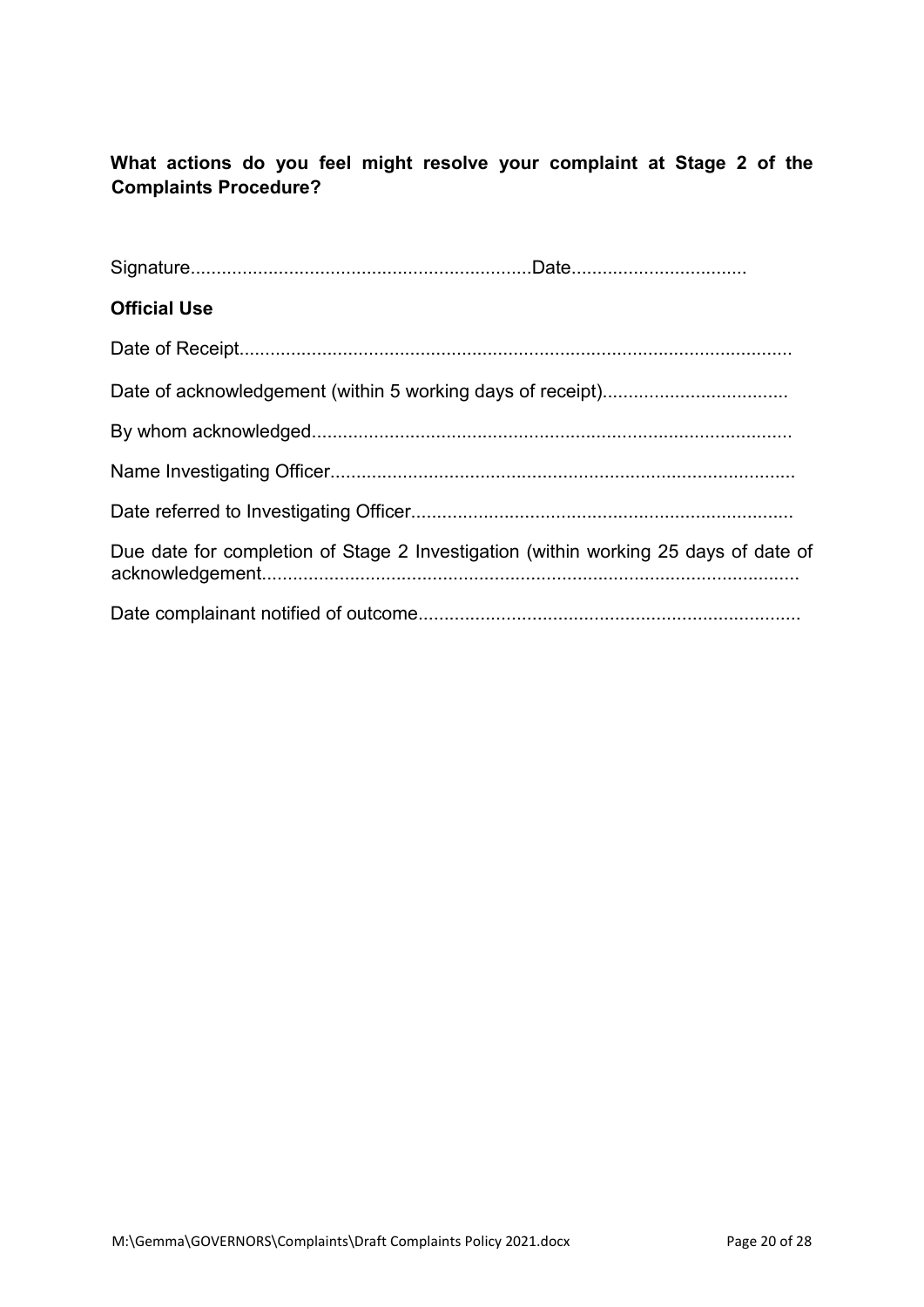# **Annexe Document 3 Salendine Nook High School (Academy) Formal Complaint Log**



| All written documents should be retained with this log |  |
|--------------------------------------------------------|--|
|                                                        |  |
|                                                        |  |
|                                                        |  |
|                                                        |  |
|                                                        |  |
|                                                        |  |
|                                                        |  |
|                                                        |  |
|                                                        |  |
|                                                        |  |

#### Details of the complaint:

#### Details of any attempts at Informal Resolution (Stage 1):

#### Details of what action has been taken by the school during the informal stage:

#### **Formal Stage 2**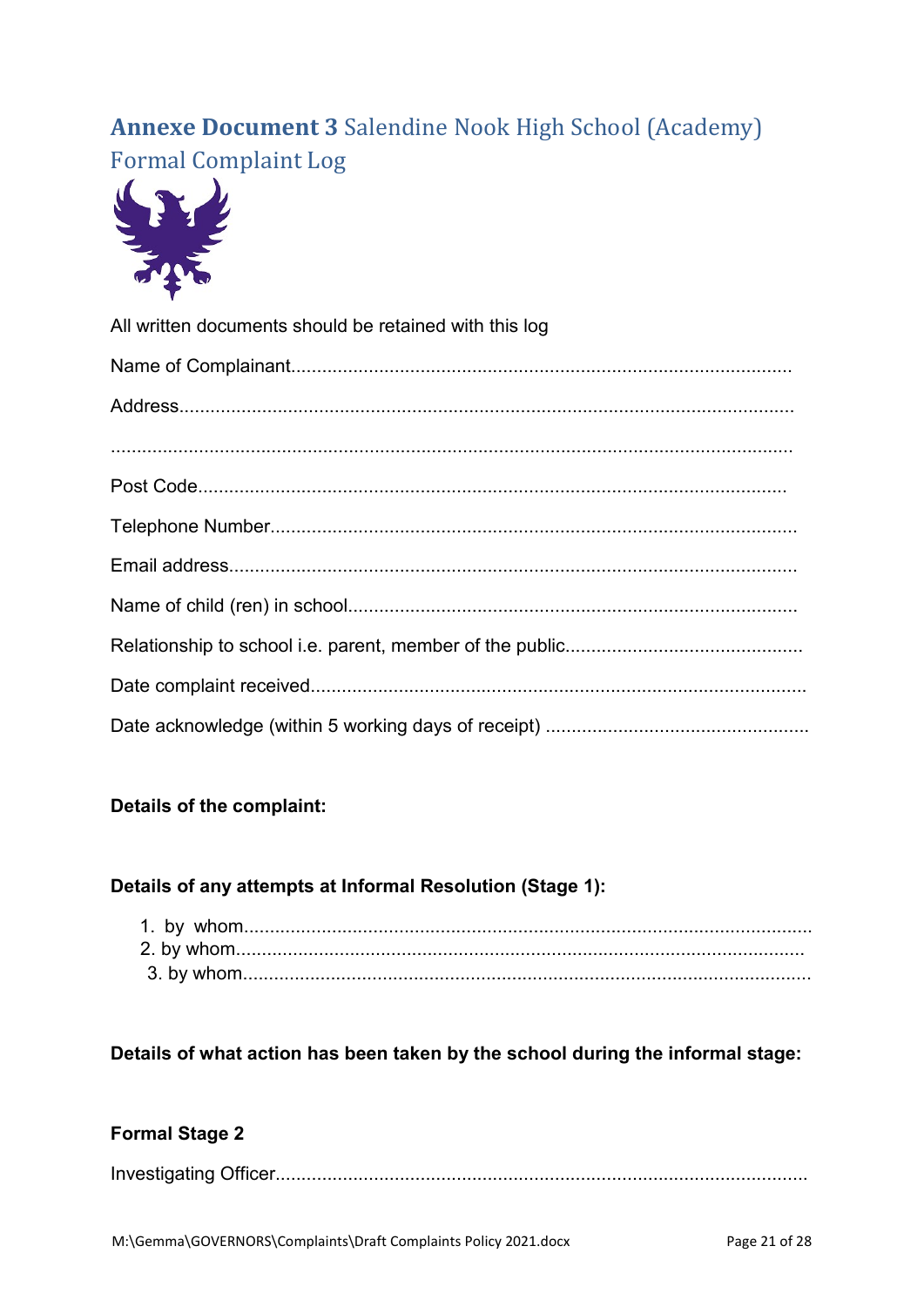Date allocated the investigation..................................................................................... Date investigation completed (within 25 working days of acknowledgement) .............. Date complainant notified of outcome........................................................................... If above date exceeds 25 working days brief details of the delay:

#### **Brief details of the investigation:**

**Details of decision taken by the Principal following the investigation:** 

#### **Details of final outcome:**

**Has the complainant accepted that the complaint is now resolved? YES / NO** Date accepted as resolved.........................................................................................

Has the complainant requested a Stage 3 Governors' appeal panel **YES / NO** 

Date of request for Stage 3 (this should be received in school within 14 days of the written notification being sent regarding the outcome of the Stage 2 investigation)

.......................................................................................................................................

Date of acknowledgement of Stage 3 request (within 10 working days of the request being received in school)

...............................................................................................

Date of Stage 3 hearing (within 25 working days of the date of acknowledgement)

………………………………………………………………………………………………….

Date complainant notified of Stage 3 hearing (more 5 working days prior to the hearing)

.......................................................................................................................................

#### **Details of Governors on the panel:**

- 1. Chair................................................................................................................... 2. ...........................................................................................................................
- 3. Independent person............................................................................................

#### **Details of panel findings:**

Date panel finding notified in writing (within 10 working days of the date the hearing was concluded)..............................................................................................................

Complainant satisfied **YES / NO**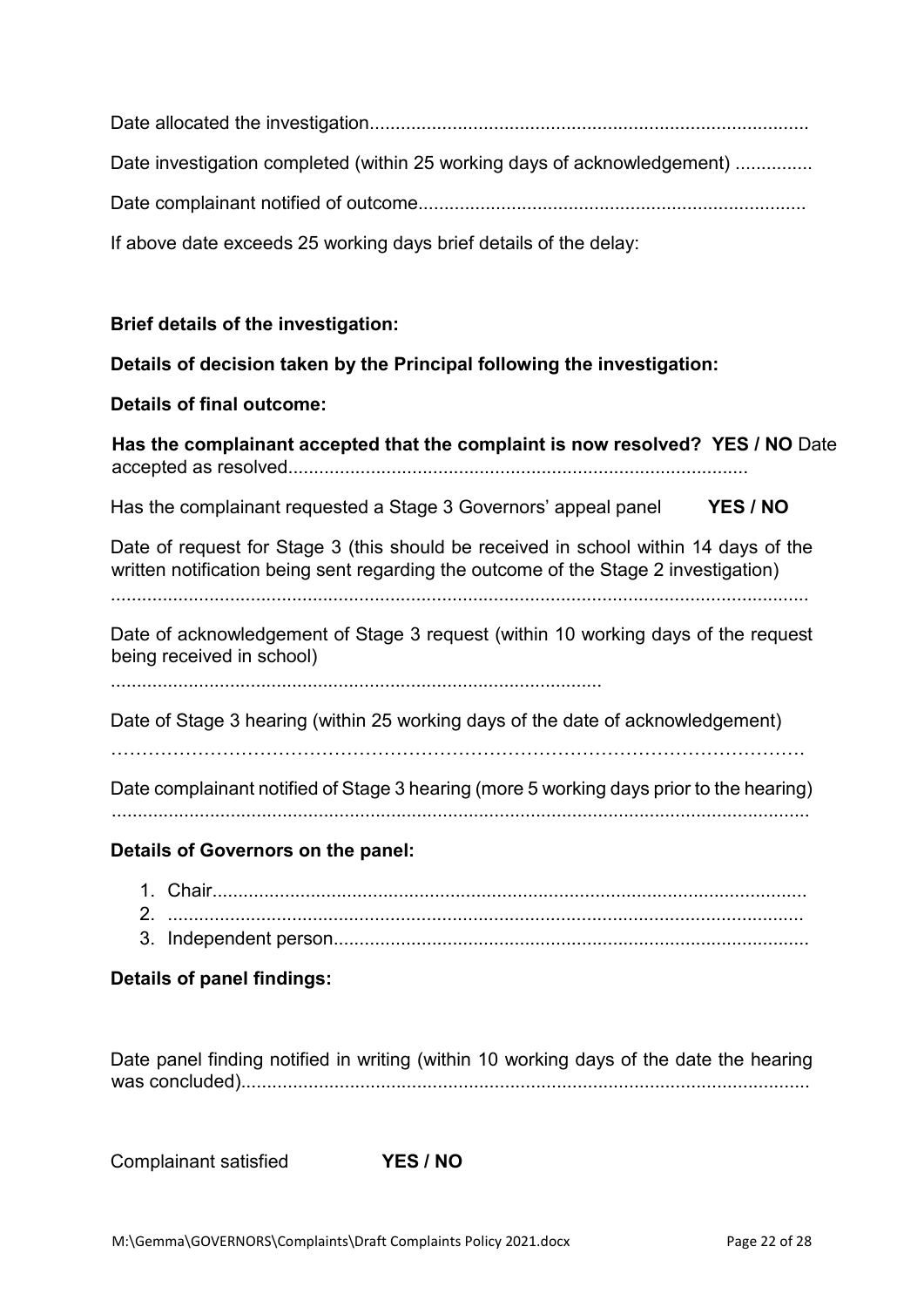# **Annexe Document 4** Advice Regarding the content of the Letter to the Complainant Following Conclusion of Stage 2 Investigation

Unless there has been a delay in the Stage 2 investigation which the complainant has already been notified about, the letter informing the complainant of the conclusion of the investigation should be sent within 25 working days (excluding those that fall in the school holidays) of having issued written acknowledgement of receipt of the complaint.

The letter will normally be sent by the Principal (Chair of Governors) and will normally contain the following:

- a summary of the complaint;
- if there have been any attempts at informal resolution, a brief summary of the action the school have taken at this stage;
- a summary of the investigation;
- a response to the complaint as a result of the investigation including any decisions taken and the grounds for the decision;
- details of any remedial actions proposed to prevent a repeat etc.
- a request that the complaint confirms whether they are satisfied or not with the investigation, the decision and remedial action;
- information regarding what the complainant should do if they are not satisfied.

When informing the complainant regarding Stage 3, the following information should be included:

- 1. Stage 3 of the procedure is a Governors' appeal panel;
- 2. the panel will comprise two of our school Governors and a third person totally independent of the management of the school;
- 3. the panel's role is not to reinvestigate the complaint but to review the investigation and the decision(s) arising from the investigation;
- 4. if the complainant does wish to take the matter to a Governors' appeal panel they should make the request in writing addressed to the Chair of Governors and marked Private and Confidential via the school office no later than 14 days after they received the Stage 2 conclusion letter. They should be asked to include in their request information as to why they are still dissatisfied and an indication of the resolution they are seeking;
- 5. they should be advised to read this procedure before making the Stage 3 request and a copy of the procedure enclosed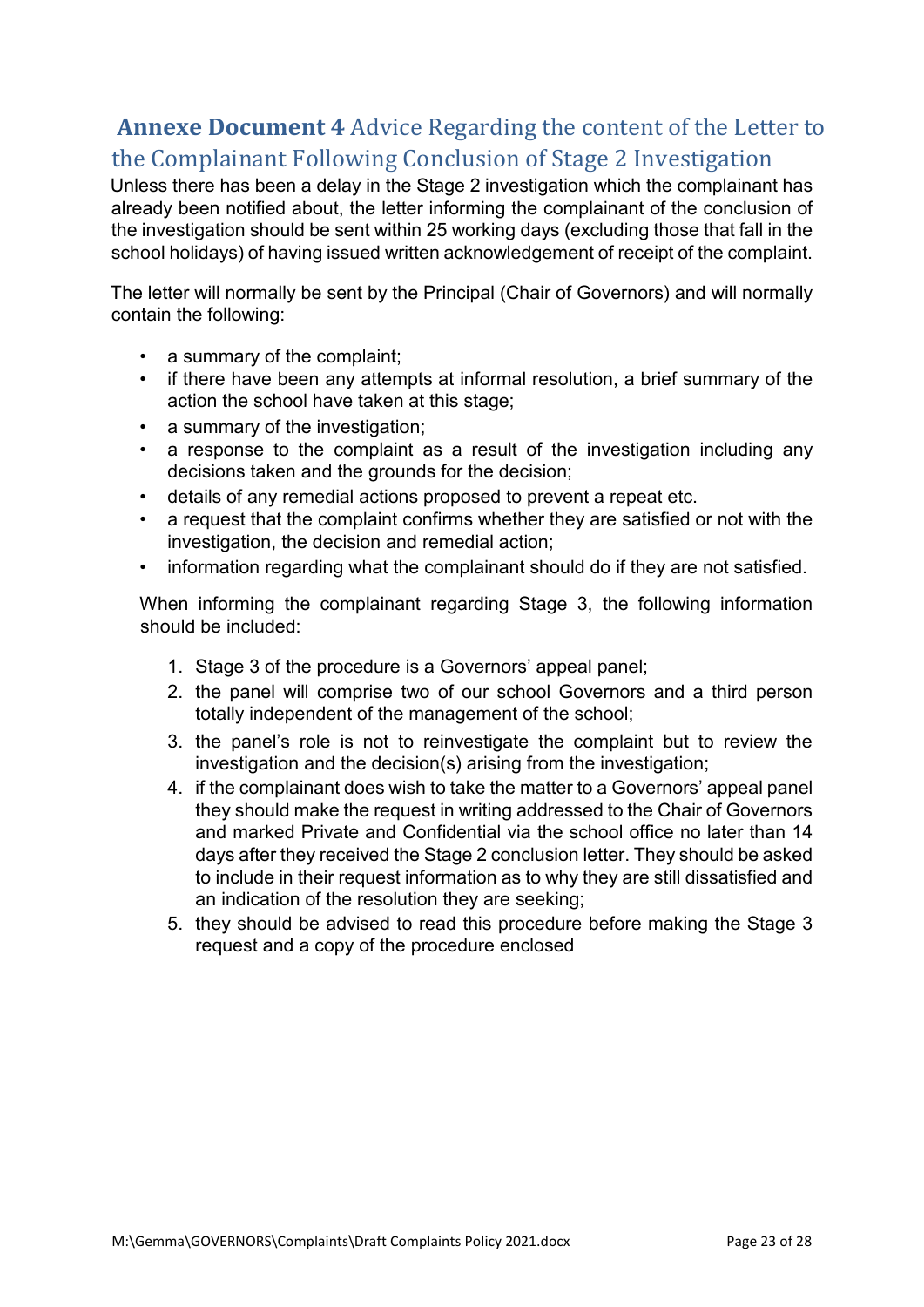# **Annexe Document 5** Advice Regarding the Content of the Letter to the Complainant Following Conclusion of Stage 3 Governors' Appeal Panel

This letter will normally be sent to the complainant by the Chair of the Governors' Appeal Panel no later than 10 working days (excluding those which fall in the school holidays) after the review meeting has taken place. Either copies or similar letters should be sent to the Principal (Chair of Governors, Investigating Officer) and where relevant, the person complained about.

The letter should contain the following:

- a summary of the initial complaint;
- if there have been any attempts at informal resolution, a brief summary of the action the school have taken at this stage;
- a summary of the legal or administrative background;
- details of the Stage 2 investigation setting out the key facts about the complaint, the findings and decisions / conclusions;
- a summary of why the complainant was dissatisfied with the outcome at Stage 2;
- Conclusions arrived at by the panel;
- details of the panels' decision and details of any recommendations made;
- information on the complainants further right of appeal to the EFA.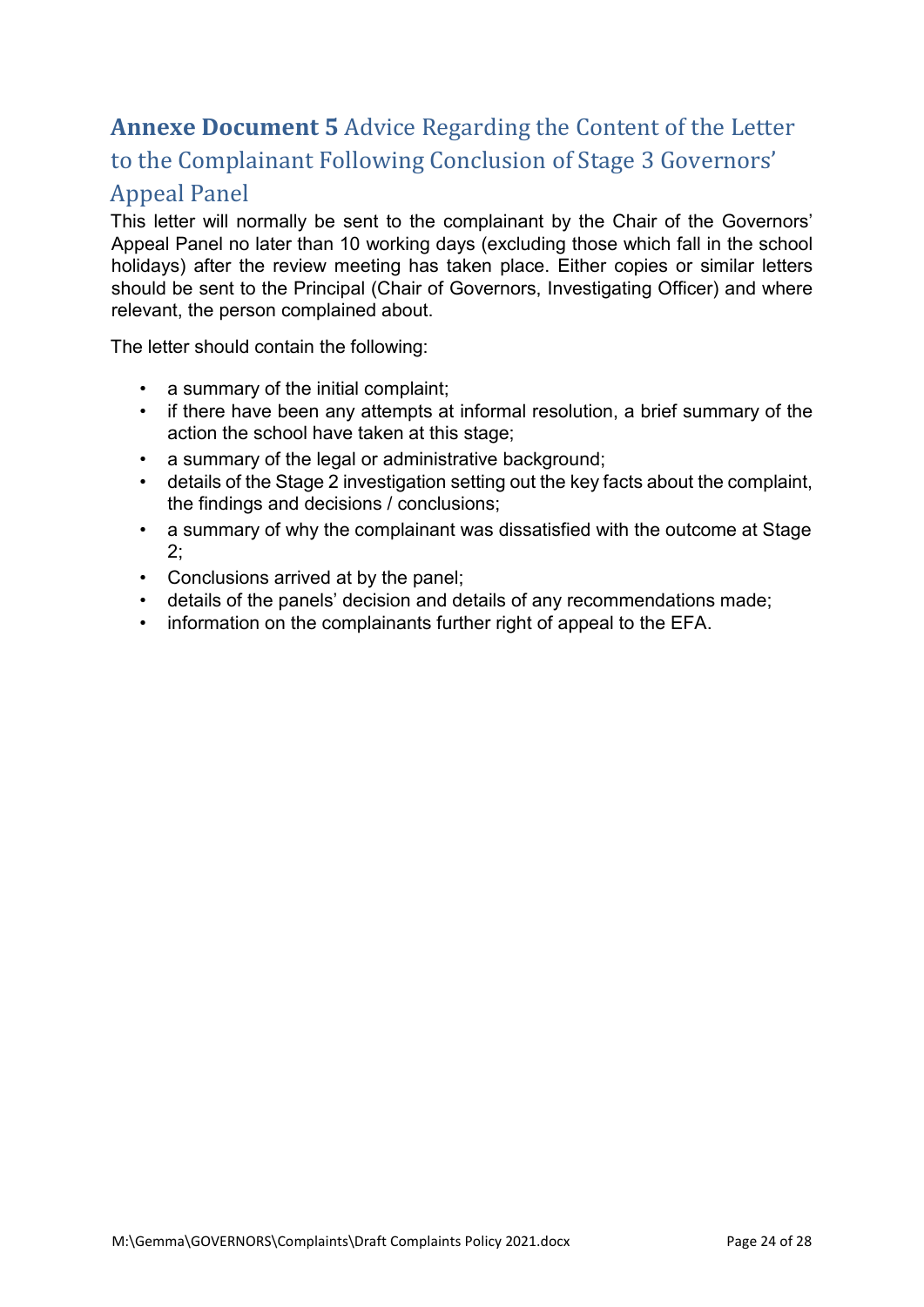# **Annexe Document 6** Procedure for Dealing with Unreasonable

# **Complaints**

At Salendine Nook High School Academy we fully understand that complaints will arise and in our drive for continued improvement, we are open to listening to and dealing with the issues raised. We are therefore committed to dealing with all complaints fairly and impartially. We do however expect all complainants to maintain reasonable and acceptable levels of behaviour at all times as we do not expect our staff or the person investigating a complaint to tolerate any kind of unacceptable behaviour and will take action to protect our staff if necessary. This may include refusing to investigate or to curtail the investigation of a complaint. We also reserve the right to not investigate or to curtail the investigation of a complaint if either the complainant or the complaint is deemed unreasonable during the Stage 2 investigation.

A complainant may be regarded to be unreasonable in the following examples (the list is not exhaustive):

- they demonstrate any kind of threatening, abusive or insulting words or behaviour;
- the frequency or nature of their contact with the school / Complaint Investigator hinders the consideration of their complaint;
- they refuse to articulate their complaint or specify the grounds of a complaint or the outcomes sought by raising the complaint, despite offers of assistance;
- they refuse to co-operate with the complaints investigation process while still wishing their complaint to be resolved;
- they refuse to accept that certain issues are not within the scope of a complaints procedure;
- they insist on the complaint being dealt with in ways which are incompatible with this policy or with good practice;
- they introduce trivial or irrelevant information which they expect to be taken into account and commented on, or raises large numbers of detailed but unimportant questions, and insists they are fully answered, often immediately and to their own timescales;
- they make unjustified complaints about staff who are trying to deal with the issues, and seeks to have them replaced;
- they change the basis of the complaint as the investigation proceeds;
- they repeatedly make the same complaint (despite previous investigations or responses concluding that the complaint is groundless or has been addressed);
- they refuse to accept the findings of the investigation into their complaint where the school's complaints policy has been fully and properly implemented and completed including referral to the Department for Education;
- they seek an unrealistic outcome;
- they make excessive demands on school time and resources by frequent, lengthy, complicated and stressful contact with staff or the Complaint Investigator regarding the complaint in person, in writing, by email or by telephone while the complaint is being dealt with.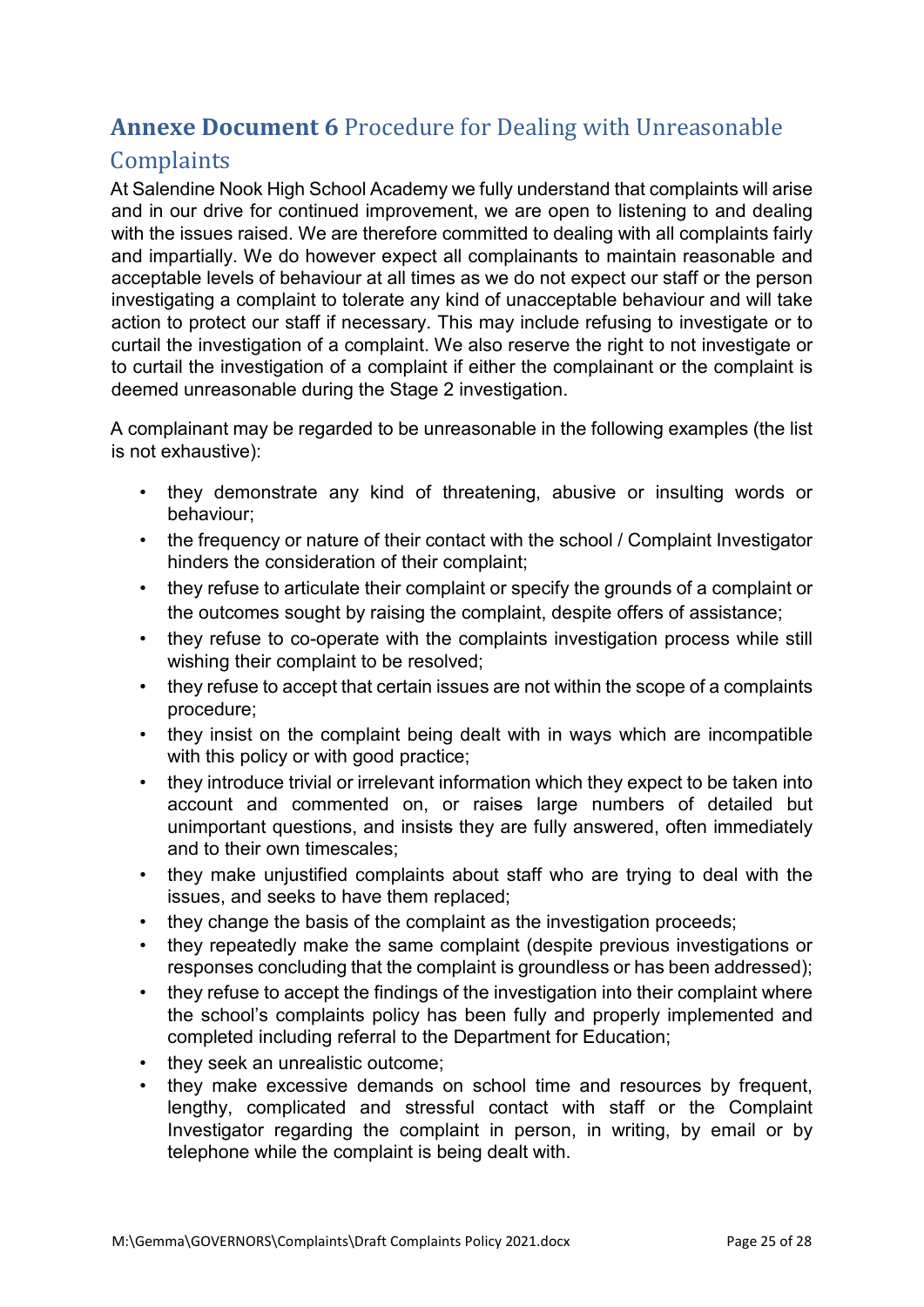• The Stage 2 investigation concludes the complaint is malicious and a distraction from the complainant's own behaviour and attitude towards school.

A complaint may be considered unreasonable if it is regarded as being:

- malicious:
- vexatious:
- aggressive:
- threatening, intimidating or threatens violence;
- abusive, offensive or contains discriminatory language;

Or the complainant makes the complaint:

- knowing it to be false;
- using falsified information.

Or the complainant breaches confidentiality by

• publishing information about the complaint via social media, websites or the press etc.

Complainants should limit the number of communications with a school while a complaint is being progressed. It is not helpful if repeated correspondence is sent (either by letter, phone, email or text) as it could delay the outcome being reached. The person investigating the complaint reserves the right to not accept any further correspondence submitted following a complaint being made.

Prior to either a complainant or complaint being deemed unreasonable and not investigated or an investigation curtailed, a panel, made up of two Governors and a third person independent of the school, will be convened and the person investigating the complaint will explain the reason why the complaint should not be investigated / be curtailed at Stage 2. The panel may either agree or insist that the matter be investigated. Should the decision be taken not to investigate or to curtail an investigation the person investigating the complaint will inform the complainant in writing within five working days of the decision being made. If the decision is taken to investigate the complaint, they may write to the complainant explaining what aspect of their behaviour is believed to be unreasonable and ask them to change it.

In response to any serious incident of aggression or violence, the concerns and actions taken will be put in writing immediately and the police informed. This may include banning an individual from the school and its grounds.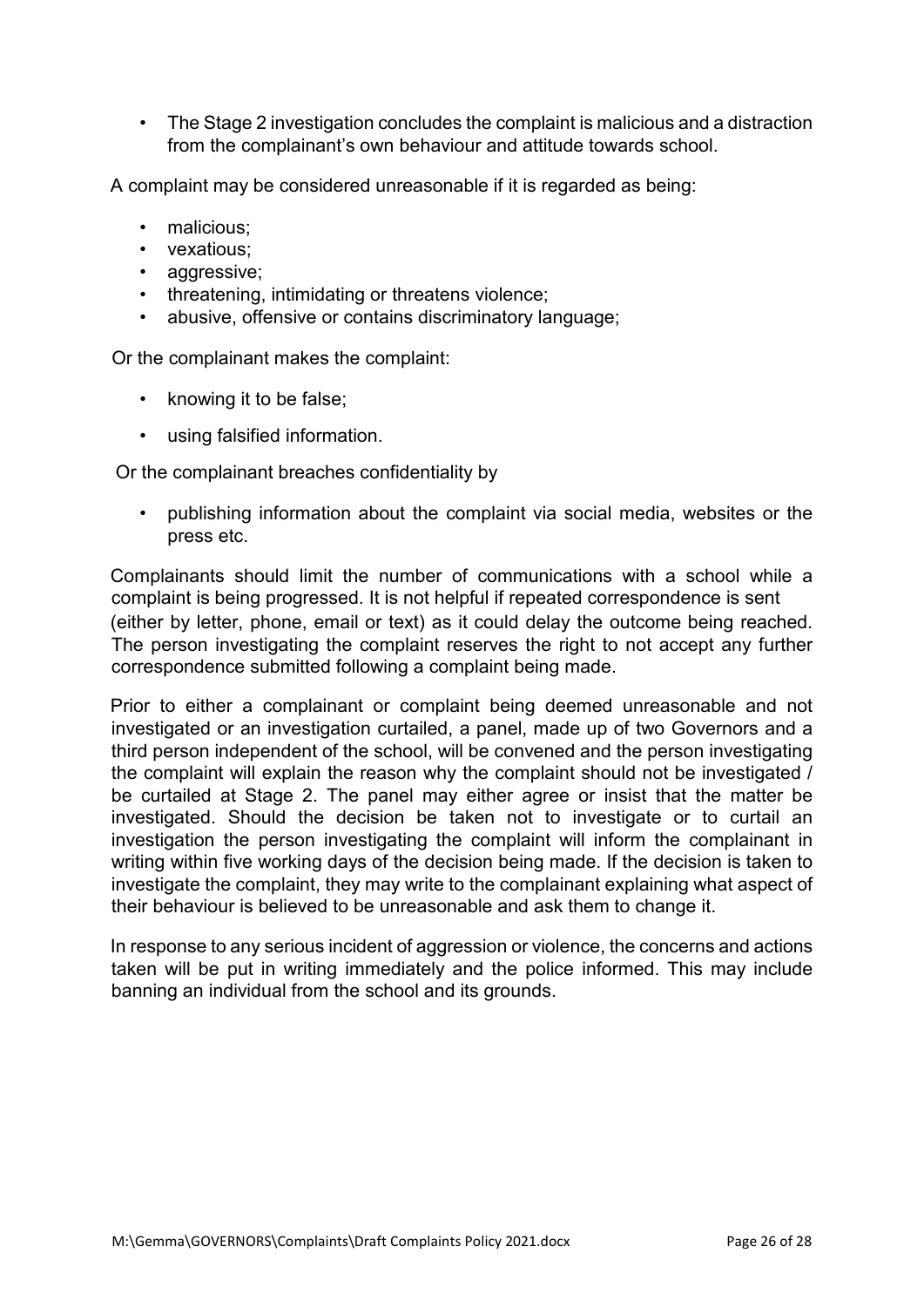# **Annexe Document 7** the Role of the Education Funding Agency in Investigating Complaints Against Academies

If a complaint has completed the local procedures and the complainant remains dissatisfied, they have the right to refer their complaint to the Education Funding Agency (EFA). Complainants are advised to refer to the EFA document Procedure for dealing with complaints about academies which is freely available online.

#### **What the EFA will investigate**

The EFA will look at complaints about academies that fall into the following areas:

- undue delay or non-compliance with an academy's own complaints procedure;
- an academy's failure to comply with a duty imposed on it under its funding agreement with the Secretary of State;
- an academy's failure to comply with any other legal obligation, unless there is another organisation better placed to consider the matter as set out in the next section.

#### **What the EFA will not investigate**

The EFA will not investigate complaints that are:

- about the quality of education or leadership, or concerns affecting the school as a whole. These should be raised with Ofsted;
- about discrimination. These should be raised with the Equality Advisory Support Service;
- about data protection. These should be raised with the Information Commissioner's Office;
- about exam malpractice or maladministration. These should be raised with the Office of Qualifications and Examinations Regulation (Ofqual) and relevant awarding body;
- about criminal behaviour. These should be raised with the police;
- about any matter which is, or has been, subject to legal action;
- about employment matters. These should be raised through the academy's grievance procedure, or taken to an Employment Tribunal;
- about child protection. These should be taken up with the relevant Local Authority Designated Officer (LADO) and/or the Director of Children's Services;
- about a child or young person's Statement of Special Educational Need where there is another route of appeal, for example the First Tier Tribunal (Special Educational Needs and Disability) Service formerly the Special Educational Needs and Disability Tribunal (SENDIST).

The EFA will not consider complaints more than 12 months after a decision or action is taken. The only exceptions will be if the delay in sending the complaint to us was